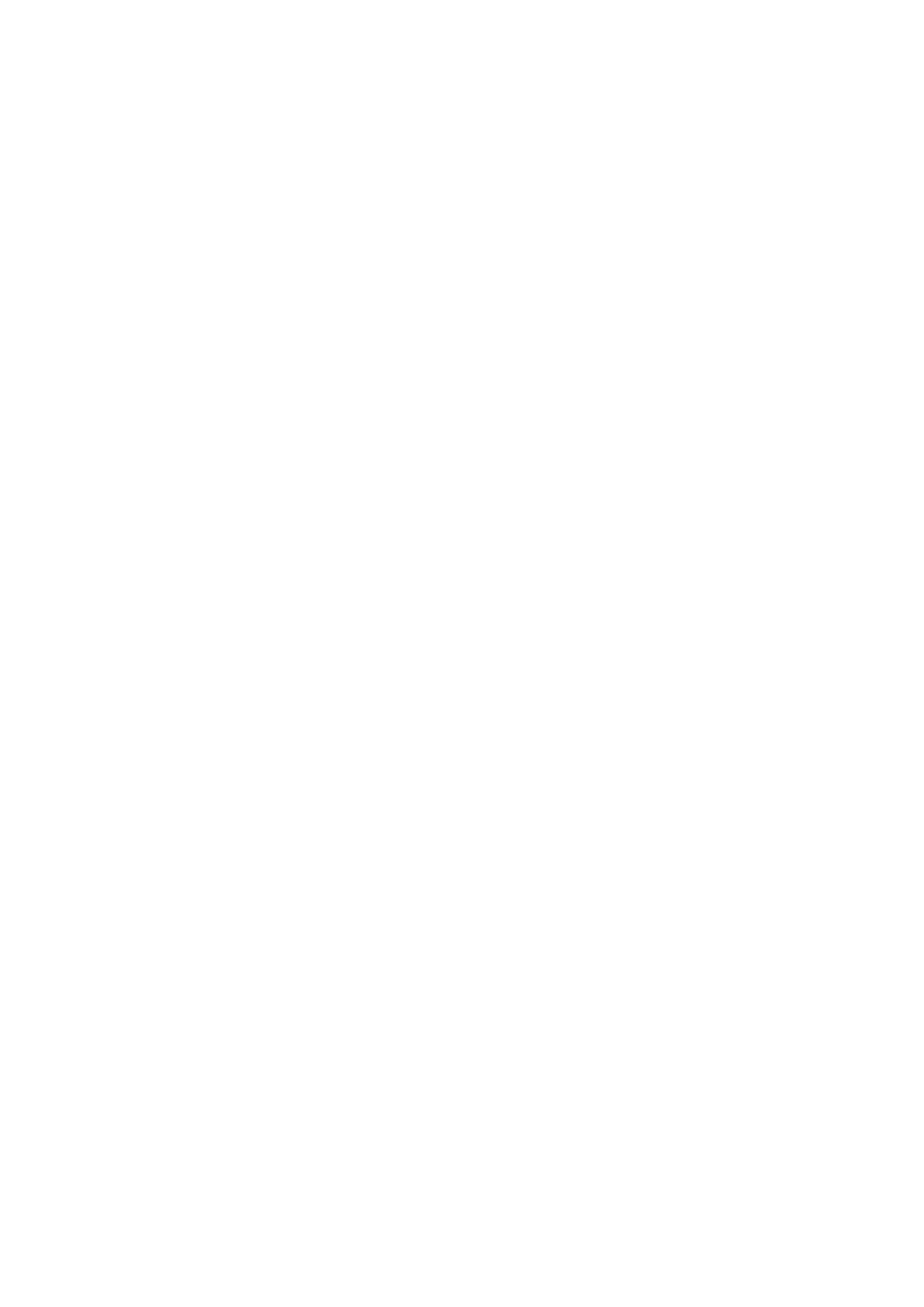# <span id="page-2-0"></span>EXECUTIVE SUMMARY

This paper presents the priorities for a job rich, productive, sustainable and quality road to recovery from the unprecedented impact of the Covid-19 Pandemic. To this end it identifies the following drivers that prompt the urgent need *and* opportunity for reshaping working, employability and labour market structure for a better normal:

- **Informality** has been the elephant in the room for many, many years, but is rarely tackled with a holistic approach and effectivemeasures. The pandemic has highlighted again the vulnerability of workers and employers in the informal economy, re-emphasising the urgent need to create conducive framework conditions for companies to be set up in the formal economy, to hire and grow in the formal economy, and to fully contribute to the needs and developments of societies and economies.
- ▶ **Recovery can only happen through rapid, sustainable and inclusive private sector growth** Only through this private sector growth will people and societies overcome the devastating impact of the pandemic. Businesses will not restart operations spontaneously and economies will not be able to return to previous levels of prosperity without persistent and adequate support, both financial as well as through creating an enabling business environment.
- ▶ **Creating opportunities in the times of crisis.** Whether it is on skills, gender, age or access to adequate social protection, digital infrastructure and formal jobs, we need to do better. We cannot allow crises such as the current pandemic end up into a humanitarian catastrophe. This polarisation of opportunity must urgently be reversed.
- ▶ **Digital transformation.** The pandemic has triggered a quantum leap in digital transformation and how work is organised. The growth of remote work, the ability to collaborate online, new consumer trends and e-commerce demands, as well as the automatization of global supply chains are testimony to this. Labour market frameworks, in most cases, do not reflect these changes. We need to ensure that we fully tap into the opportunities arising from the fact that people can more easily connect with quality jobs as well as build and manage relationships with businesses and customers.

Based on these drivers IOE and WEC provide concrete and actionable policy options for policymakers and social partners to implement on all levels of labour market governance:

# 1. Working in the New Normal

- ▶ Policymakers need to recognize that **"productive employment" is strongly linked to the creation of "decent work"** as a vehicle to build back better. Businesses need governments to facilitate and create an enabling environment for private sector growth and resilience. Through public-private partnership, business and government together must leverage the synergy of their respective strengths. This will shape a stable, predictable and incentivising environment that will enable private sector investment and innovation to drive the sustained and job-rich recovery from the Covid-19 crisis.
- Promote Diverse Forms of Work to enable labour market participation, inclusion and formalisation. People want to work in new ways and new technologies allow them to do so. We need to ensure they can do so in a decent way, on a formal labour market while having access to appropriate social and labour protections. This means creating a regulatory framework that delivers quality open-ended contracts, part-time and fixed term work, agency work and self-employment.
- ▶ In (re-)**designing policies for remote working** the following elements need to be ensured:
	- 1. the existence and continuation of physical work(places),
	- 2. a re-balance of working time frameworks, worker responsibility, employer supervision and outputbased remuneration,
	- 3. opportunities for quality vocational training and lifelong learning, and
	- 4. the involvement of social partners.
- ▶ **'Platform Work' like any new way of arranging work, holds great potential for formal and decent work**. Still, 'platform work' is multi-facetted complex concept that can be anything. An international one-size-fits-all regulation will not capture it. To make sure platform work will contribute to a quality labour market recovery (1.) the classification of workers' status and services within national frameworks and (2.) the redesign of national labour market institutions and safety nets to accommodate a more dynamic and digital economy and world of work are urgently needed.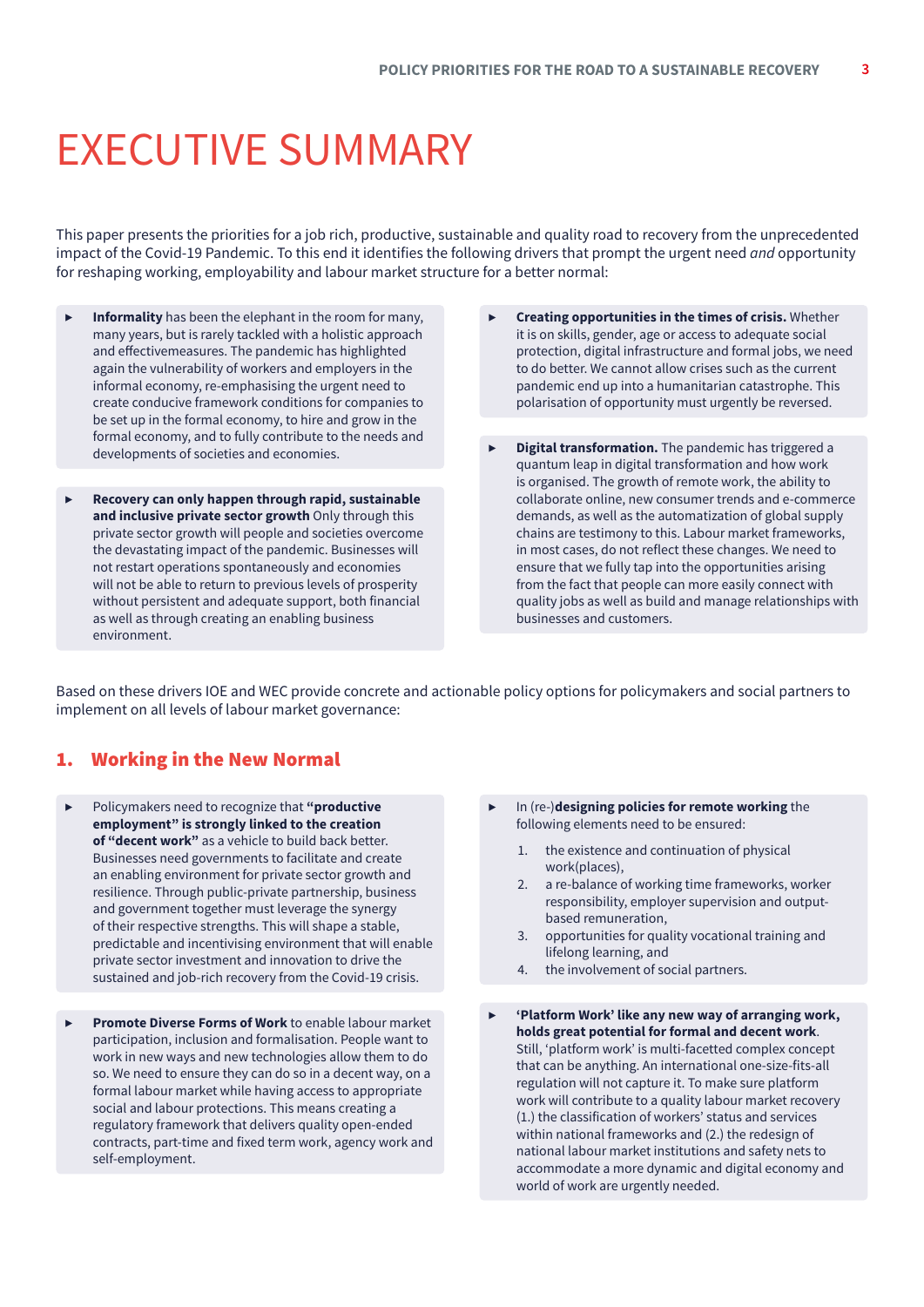# 2. **Employability in the New Normal**

- ▶ **Education is key for labour participation**, especially in a labour market underpinned by technological progress, digitalisation and AI. As such, policymakers and social partners need to align education curricula with the needs of the private sector and enable sustainable employability by shaping incentives and frameworks for business and workers bridge skill gaps. This is done by re- and upskilling, lifelong learning, human and social skills, vocational training and proactive career support. In this they can bank on the growing amount on private solutions to deliver this.
- **Portability is key.** Training benefits and funds need to be portable and available across jobs, sectors or ways of working. Individual learning accounts are a best practice in this respect.

# 3. **The Structure of the New Normal**

- ▶ **Social Innovation is needed to make social protection systems more robust and promote formalisation**. To ensure safety nets are future proof they need to support a more diverse and agile workforce. This means (1.) integrating lifelong learning and sustainable employability, (2.) ensuring they progressively cover all forms of work appropriately and (3.) promoting that labour market participation pays off. In sharing the costs policymakers should not punish businesses and workers for working in new ways and ensure fiscal sustainability.
- **Entrepreneurs create new jobs**. In doing so, they should be encouraged and supported by an enabling environment for entrepreneurship and business sustainability. To do this government processes need to be efficient and as digital as possible. The removal of administrative burdens and bureaucracy is key. To create jobs entrepreneurs and SMEs need access to diverse forms of work. Finally, Entrepreneurs and SMEs need support accessing international finance and investment. In shaping these solutions, they need to be gender sensitive.
- ▶ **Digital Infrastructure is fundamental to promoting new ways of working and entrepreneurship.** Governments need to work with business to create stable and reliable high capacity internet connections across countries, cities and rural areas. Yet, this infrastructure includes ensuring digital skills can be easily accessed by workers and business alike.
- Re- and upskilling is a joint investment . We cannot allow people to be marginalised by technological progress. We must concentrate on helping them become empowered by new technologies as they shape the future of work. We must inspire and stimulate workers, governments and businesses to prioritize the development and delivery of agile education and training systems which respond to changes in the world of work. This includes better systems to ensure high-quality lifelong learning that respond to all life phases, digital skilling and vocational training. For this adequate, sustainable and structural financial incentives are needed for businesses to take their skilling efforts to a next level. Bridging the skills gap is a joint challenge and thus takes a joint investment. Finally, educators and policy makers need to ensure entrepreneurial skills are readily available in the full variety of educational programmes. Entrepreneurs need to maintain access to up- and re-skilling as they continue their entrepreneurial path.
- ▶ For the global economy to recover, business **need policies conducive to labour migration based on labour market needs**. For this an efficient and up-to-date (regulatory) framework for cross border skills mobility remains crucial. Business need clear, orderly, consistent and transparent migration procedures that integrate technology to streamline the process. In shaping pathways for regular migration a systematic dialogue between government and the private sector to ensure policymakers understand and respond to changing business realities and needs.
- **Involvement of social partners** is key for successful design and delivery of labour market policies. Policymakers need to support representative workers and business organisations to build their capacity and deliver value add to business and workers. Also, to enhance the institutional capacity and resilience of social partner organisations, and the need to capitalise on the frontline role social partners played during the crisis to provide quick and effective policy responses to protect enterprises, jobs and income.
- **Effective Activation and Transition Support** will enable workers and business to deal with the economic fallout of the pandemic, fight long-term unemployment and support women, young, people with disabilities, and other disadvantaged groups sustainably enter the labour market. For Active Labour Market Policies (ALMP) to be effective they (1.) need to tailor to the needs of businesses, (2.) be scrutinized periodically and (3.) ensure that public employment services partner with private employment services.
- **Businesses need a level playing field**. For this the rule of law and proportional enforcement are needed. These are competencies of government alone..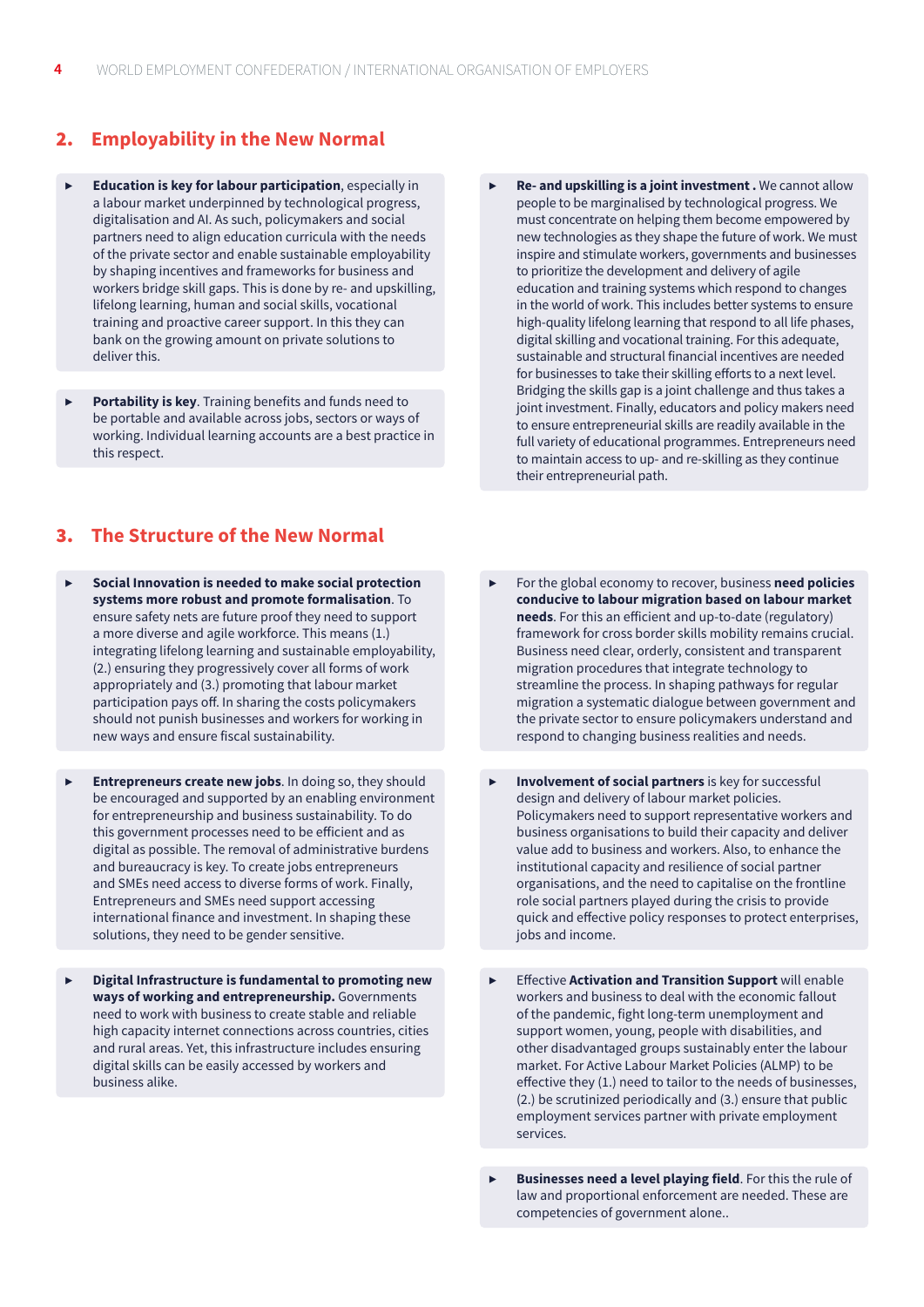# 4. **Actions in the Short Term**

- ▶ In shaping temporary measures to mitigate the crisis, **business needs to be involved** to ensure support, on the ground knowledge and effective implementation.
- ▶ Continue to support healthy business continuity and **ensure that relief measures are tailored to specific sectoral needs**.
- ▶ Businesses need **support to offset cost induced by government measures** including such as increased paid sick & family care leave, adjusting workplaces, worker quarantine, and/or remote working.
- ▶ Closure of business sectors can only be a last resort. **Business is essential to recovery**
- $\triangleright$  Regulations that prevent business from necessary restructuring of their workforce to remain competitive should be abolished and opportunities for businesses to **easily scale up- and down workforces** need to be promoted to ensure business continuity.
- ▶ Social Partners and government should work together to develop **'Covid-19 secure' Occupational Health & Safety protocols** and create adjusted workplaces that minimize the risks for infection and to which people can quickly and safely return.
- ▶ **Increasing, maintaining, and securing digital infrastructure** to speed innovation, boost productivity, leverage from global trade, keep the pace of new customer demands and allow the flexibility to transition between sanity restrictions and flexible ways of working, such as remote working.
- ▶ **Digital solutions** enacted to sustain remote skilling, matching and identity verification need to be maintained, promoted and sustained.
- ▶ **Classifying Covid-19 as an occupational disease is an extremely sensitive issue**. Indiscriminate classification of Covid-19 as an occupational disease will prove fatal for business continuity and employment.
- ▶ Finally, **the Covid-19 social, economic and labour market reality is not the new normal.** New labour market regulations, not in the least on telework, should recognize this and ensure new regulatory measures adopted in this period are appropriate and shaped with social partners.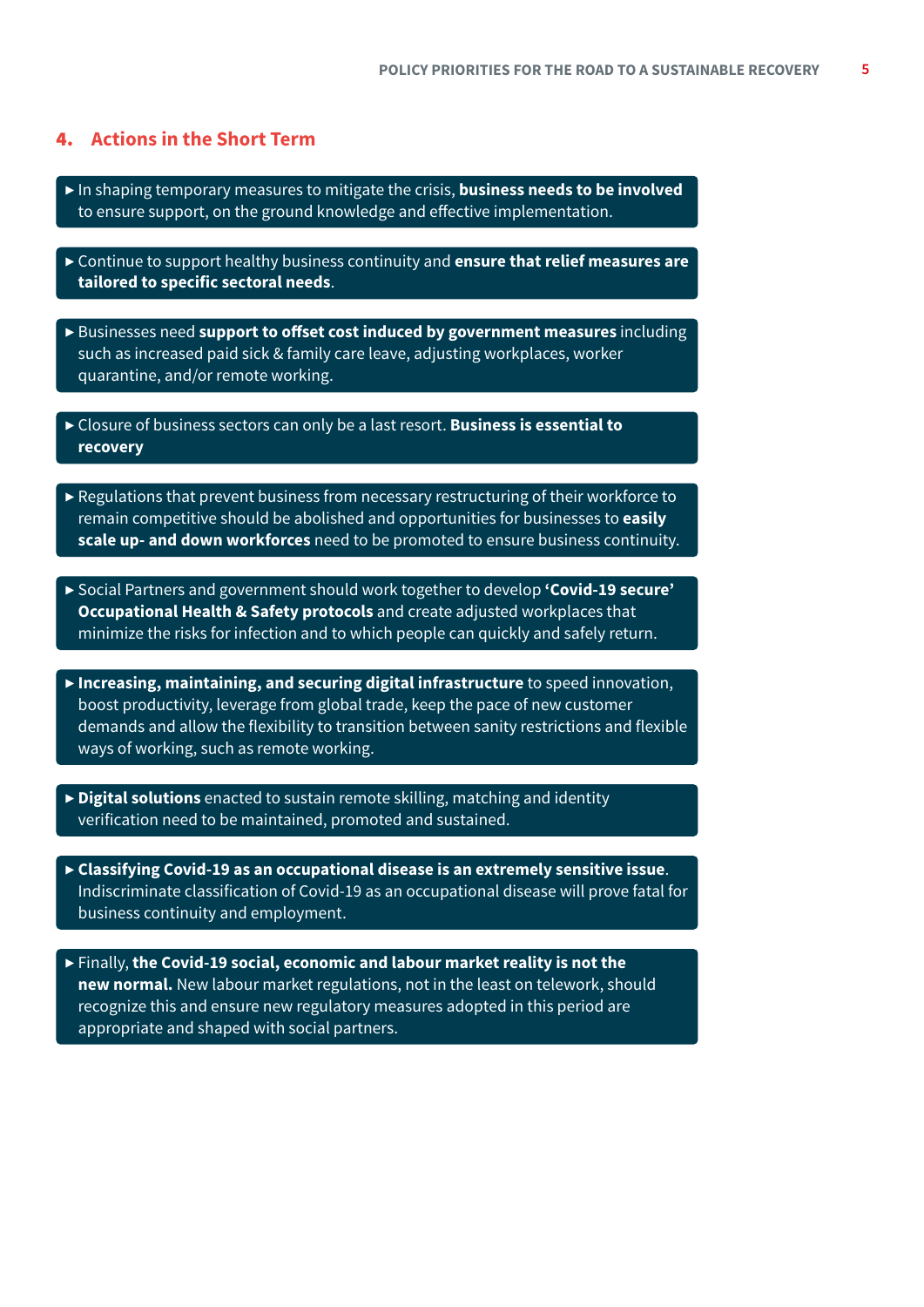# **CONTENTS**

| <b>Executive Summary</b>                                                                                                  |                                                                                                                                                                                                                                                                                                                                                                                                                                                                                                                                                                   | 3                                                              |
|---------------------------------------------------------------------------------------------------------------------------|-------------------------------------------------------------------------------------------------------------------------------------------------------------------------------------------------------------------------------------------------------------------------------------------------------------------------------------------------------------------------------------------------------------------------------------------------------------------------------------------------------------------------------------------------------------------|----------------------------------------------------------------|
| 1.                                                                                                                        | <b>Introduction: The Unprecedented Impact of Covid-19</b>                                                                                                                                                                                                                                                                                                                                                                                                                                                                                                         | $\overline{7}$                                                 |
| 1.1.                                                                                                                      | The Challenges We Face                                                                                                                                                                                                                                                                                                                                                                                                                                                                                                                                            | 8                                                              |
| 1.1.1.<br>1.1.2.<br>1.1.3.<br>1.1.4.<br>1.1.5.<br>1.1.6.                                                                  | The Uncertainty<br>Unacceptable Levels of Informality<br>The Polarisation of Opportunity<br>Economies Fuelled by Fiscal Space<br>Getting Telework Right<br>Unstable International Governance and Trade                                                                                                                                                                                                                                                                                                                                                            | $8\phantom{1}$<br>9<br>$\overline{9}$<br>9<br>9<br>10          |
| 1.2.                                                                                                                      | The Opportunity to Reset                                                                                                                                                                                                                                                                                                                                                                                                                                                                                                                                          | 10                                                             |
| 1.2.1.<br>1.2.2.<br>1.2.3.<br>1.2.4.                                                                                      | The Productivity and Sustainability of New Ways of Working<br>Entrepreneurs That Create New Jobs<br>A Lifelong Learning Culture for Sustainable Employability<br>Digital Transformation                                                                                                                                                                                                                                                                                                                                                                           | 10 <sup>°</sup><br>11<br>11<br>11                              |
| 1.3.                                                                                                                      | The Business Community is Committed to the Recovery and Achieve SDG8                                                                                                                                                                                                                                                                                                                                                                                                                                                                                              | 11                                                             |
| $\overline{\mathbf{2}}$ .                                                                                                 | The Policies to Shape the Road to Recovery                                                                                                                                                                                                                                                                                                                                                                                                                                                                                                                        | 12                                                             |
| 2.1.                                                                                                                      | <b>Working in the New Normal</b>                                                                                                                                                                                                                                                                                                                                                                                                                                                                                                                                  | 12                                                             |
| 2.1.1.<br>2.1.2.<br>2.1.3.<br>2.1.4.<br>2.1.5.<br>2.1.6.                                                                  | Promote Diverse Forms of Work<br>Create Inclusive Labour Markets<br>Stop Framing Workers as Standard vs. Non-Standard<br>Create a Level Playing Field<br>Productive Remote Working<br>The Conditions for Platform Work to Contribute to a Decent Recovery                                                                                                                                                                                                                                                                                                         | 12<br>13<br>13<br>13<br>13<br>14                               |
| 2.2.                                                                                                                      | <b>Employability in the New Normal</b>                                                                                                                                                                                                                                                                                                                                                                                                                                                                                                                            | 14                                                             |
| 2.2.1.<br>2.2.2.<br>2.2.3.<br>2.2.4.<br>2.2.5.<br>2.2.6.<br>2.2.7.<br>2.2.8.<br>$2.\overline{2.9}.$<br>2.2.10.<br>2.2.11. | Re- and Upskilling is a Joint Investment<br>Education is the Best Path to Employability and Income Security<br>Lifelong Learning: Develop Access to Education in All Life Phases<br>Promote Learning on the Job: Apprenticeships<br>Develop Transferrable Skills and 'Learnability' in Particular<br>Develop Human/Social Skills<br>Promote Entrepreneurial Skills<br>Embrace Private Initiatives for Skilling<br>Develop Quality Labour Market Knowledge<br>Activation and Transition Policies That Prevent Skilling for the Void<br>Career Support and Guidance | 14<br>14<br>15<br>15<br>15<br>15<br>15<br>15<br>16<br>16<br>16 |
| 2.3.                                                                                                                      | The Structure of the New Normal                                                                                                                                                                                                                                                                                                                                                                                                                                                                                                                                   | 16                                                             |
| 2.3.1.<br>2.3.2.<br>2.3.3.<br>2.3.4.<br>2.3.5.<br>2.3.6.<br>2.3.7.<br>2.3.8.<br>2.4.                                      | Social Protection Mechanisms That Prevent or Obstruct Transition Should Be Reformed<br>Promoting Entrepreneurship<br>Digital Infrastructure for Productive Work and Entrepreneurship<br>Policies Conducive to Labour Migration Based on Labour Market Needs<br>Inclusive Social Dialogue<br>Activation and Transition Support<br>Rule of Law and Proportional Enforcement<br>Inclusive Growth Policies<br>Short Term Policy Actions for Business Sustainability                                                                                                   | 16<br>16<br>17<br>17<br>17<br>18<br>18<br>18<br>19             |
|                                                                                                                           |                                                                                                                                                                                                                                                                                                                                                                                                                                                                                                                                                                   |                                                                |

**3. [Implementation](#page-19-0) 20**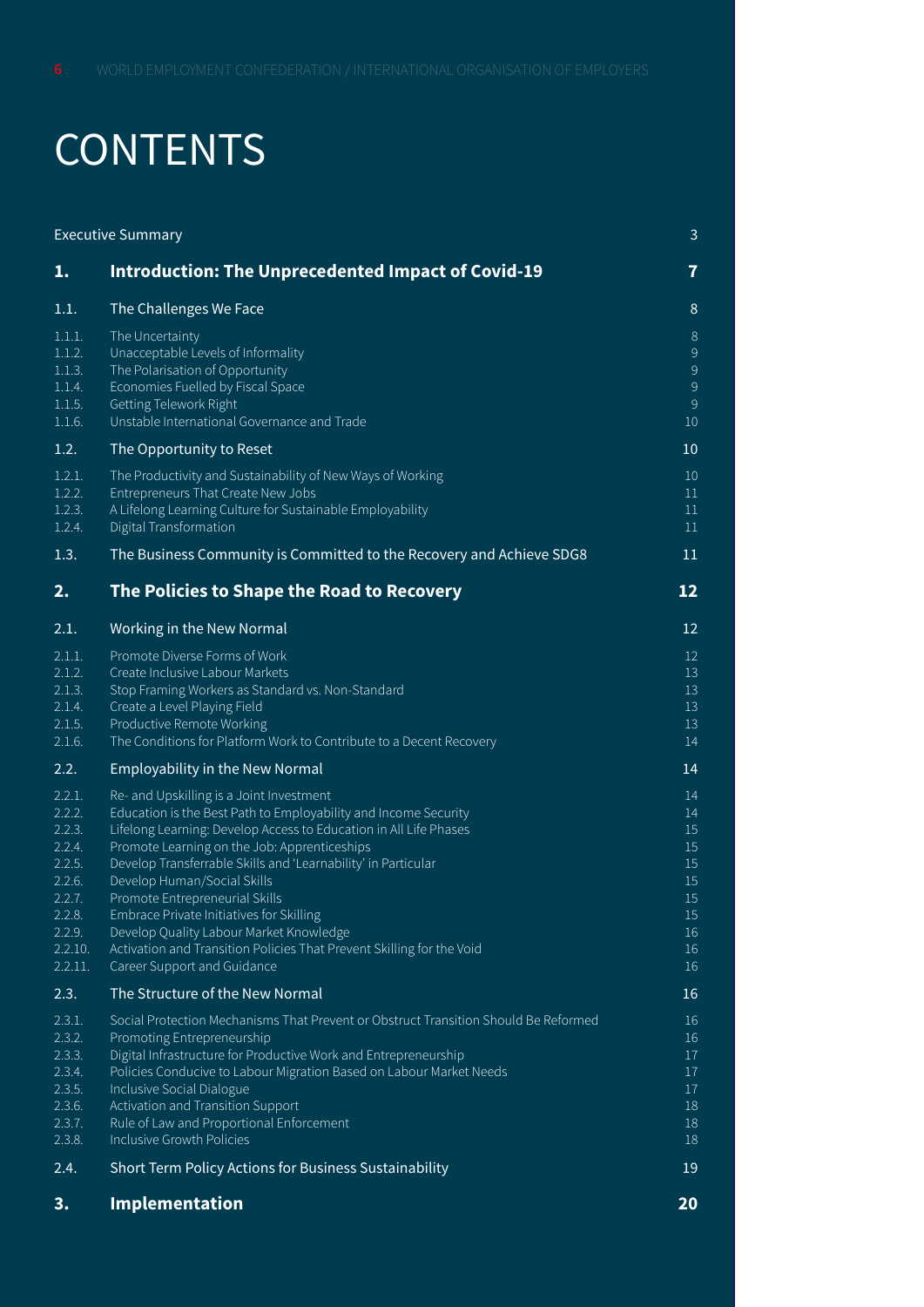# <span id="page-6-0"></span>**1. Introduction: The Unprecedented Impact of Covid-19**

The Covid-19 pandemic is an unprecedented, global health crisis which has had a swift and devastating impact on the economy and labour market. The various containment measures adopted around the world have affected not only supply – the production of goods and services, but also demand - consumption and investment, threatening businesses' viability and putting millions into unemployment. In September 2020, the ILO estimated that the drop in working hours had already at a loss of 495 million FTE globally. Hundreds of million enterprises in the hardest-hit sectors worldwide are currently facing high risks of serious disruption. More than half of these are in wholesale and retail trade.



Source: ILO Monitor: *COVID-19 and the world of work*. 6th edition, September 2020.

The good news is that many governments were quick to adopt measures to mitigate the immediate negative impacts of Covid-19 and are already working on what other mechanisms should be put in place to enable economic recovery. This provides hope for a swift recovery when governments embrace private sector led recovery of growth and employment. When done right, we can deliver on this potential.

The global business community has observed the ways in which the Covid-19 crisis is likely to affect labour markets and the way we work in a more structural, long-term way.

On the one hand, the rise in remote working could dramatically increase productivity. But on the other hand, many people feel disoriented working from home, and previous management structures may not be fit-for-purpose, requiring businesses to reshape. Some workers have difficulty in adjusting to this new style of work and miss the social interaction and clear direction of the traditional workplace. There is a danger that it might lead to a decline in customer service and the client experience and a fall in morale and overall team performance. In short, these new work trends will require us to think differently about how we define and boost productivity.

The post-Covid world of work is likely to be one where remote work forms an integral part of regular work practice in a mixed model of home and workplace working in many sectors. It may not necessarily be a solitary experience either, as workers have easier access to collaborative spaces - whether they are virtual coffee breaks, physical coworking places or annual corporates retreats. It could be a world where managers empower their employees, trusting them to reach their goals and offering them the flexibility to manage their time and workload in line with their personal commitments. It could be a world where leaders build-in the adaptability and resilience needed to face future shocks. This crisis is certainly not the first, nor will it be the last. However, it presents a whole new opportunity to reinvent the world of work.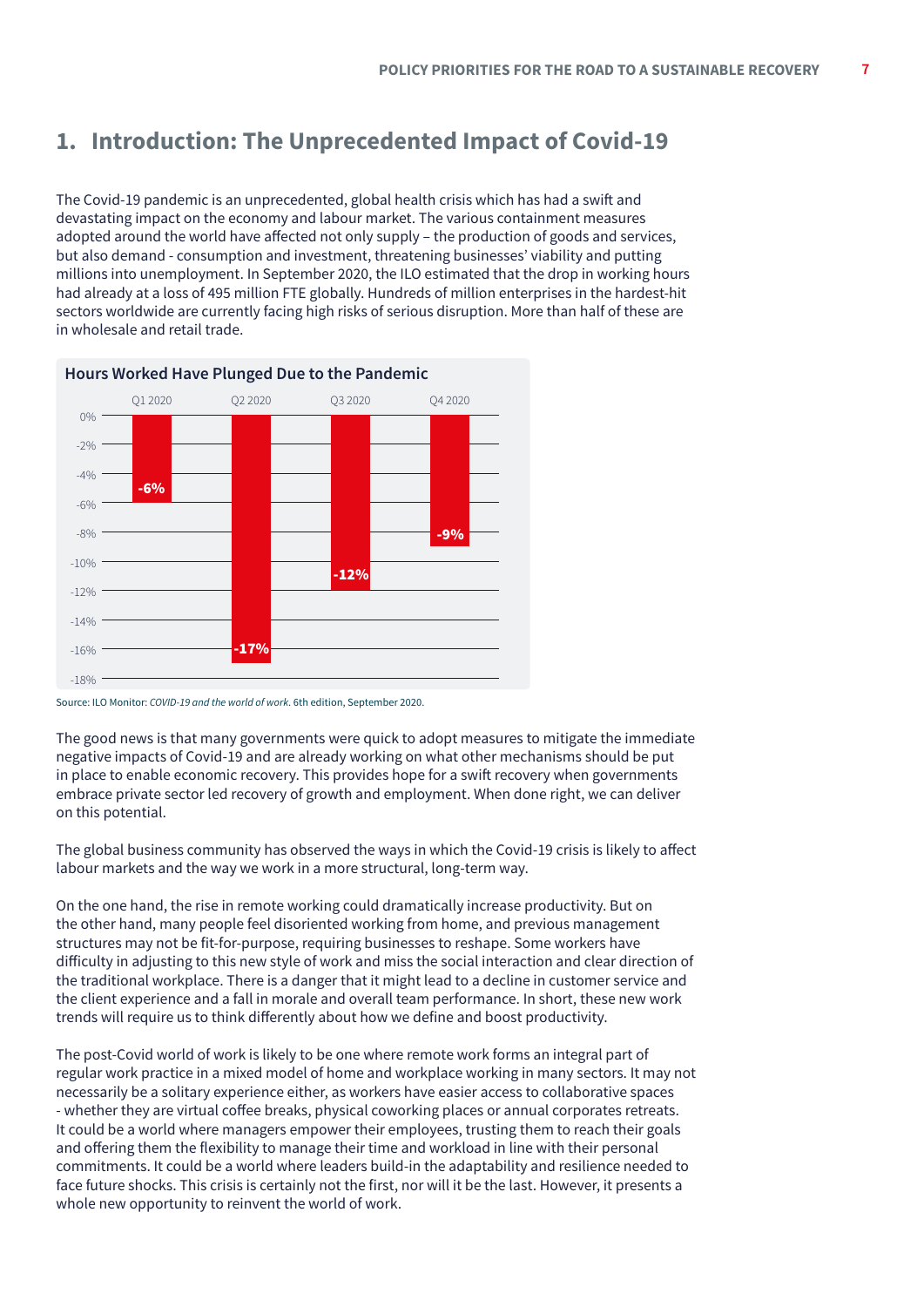# <span id="page-7-0"></span>**The New Normal and the World of Work**

WORLD<br>EMPLOYMENT<br>CONFEDERATION<br>The Voice of Labour Market Enablers



**In this paper the International Organisation of Employers (IOE)**<sup>1</sup>  **and the World Employment Confederation (WEC)**<sup>2</sup>  **put forward a set of policy recommendations for delivering these opportunities and shape a better world of work for people and businesses. It provides concrete policy and regulatory options for policymakers and social partners on all levels of labour market governance to put in place. With this IOE and WEC present the most important priorities shaping the road to recovery beyond the Covid-19 crisis and delivering Sustainable Development Goal 8: Economic Growth and Decent Work.**

# **1.1. The Challenges We Face**

The impact Covid-19 brings builds upon the vast and structural challenges labour markets face. These have not disappeared. In fact, the pandemic has accelerated and amplified most of them. For the world of work to mitigate the impact the crisis, social partners and governments will need to successfully address the following challenges.

# **1.1.1. The Uncertainty**

Covid-19 is still among us. Economies, societies, workers and business up- and downscale across various complexes of confinement measures. Notwithstanding the enormous efforts and resilience by billions across the globe, **the implementation of solutions will be incremental and unstable**. A stop-and-go economy will continue on the short term. This requires continued flexibility and discipline by workers and business alike. As fiscal spaces constrain further, pre-Covid labour market frameworks will increasingly be tested on their ability to facilitate transition and new ways of working to facilitate increased labour market dynamic and new ways of working.

This is especially apparent for **occupational health and safety**. New and old ways of teleworking can deliver solutions for many, but not all. Physical workplaces will remain essential for supplies, productivity, and employment. Indeed, the remaining digital divide, prevents many from leveraging the advantages of teleworking. Workplaces continue to matter and will remain invariably exposed to risks of contamination of all kinds of viruses. Business require continued support to implement workplace safety protocols and be assured of a workforce and clientele committed to safe economic and social interaction. As the crisis persist into 2021, the maintenance of public support for crisis measures, testing and healthcare capabilities and business continuity remain urgent.

<sup>1</sup> [www.ioe-emp.com](http://www.ioe-emp.com)

<sup>2</sup> [www.wecglobal.org](http://www.wecglobal.org)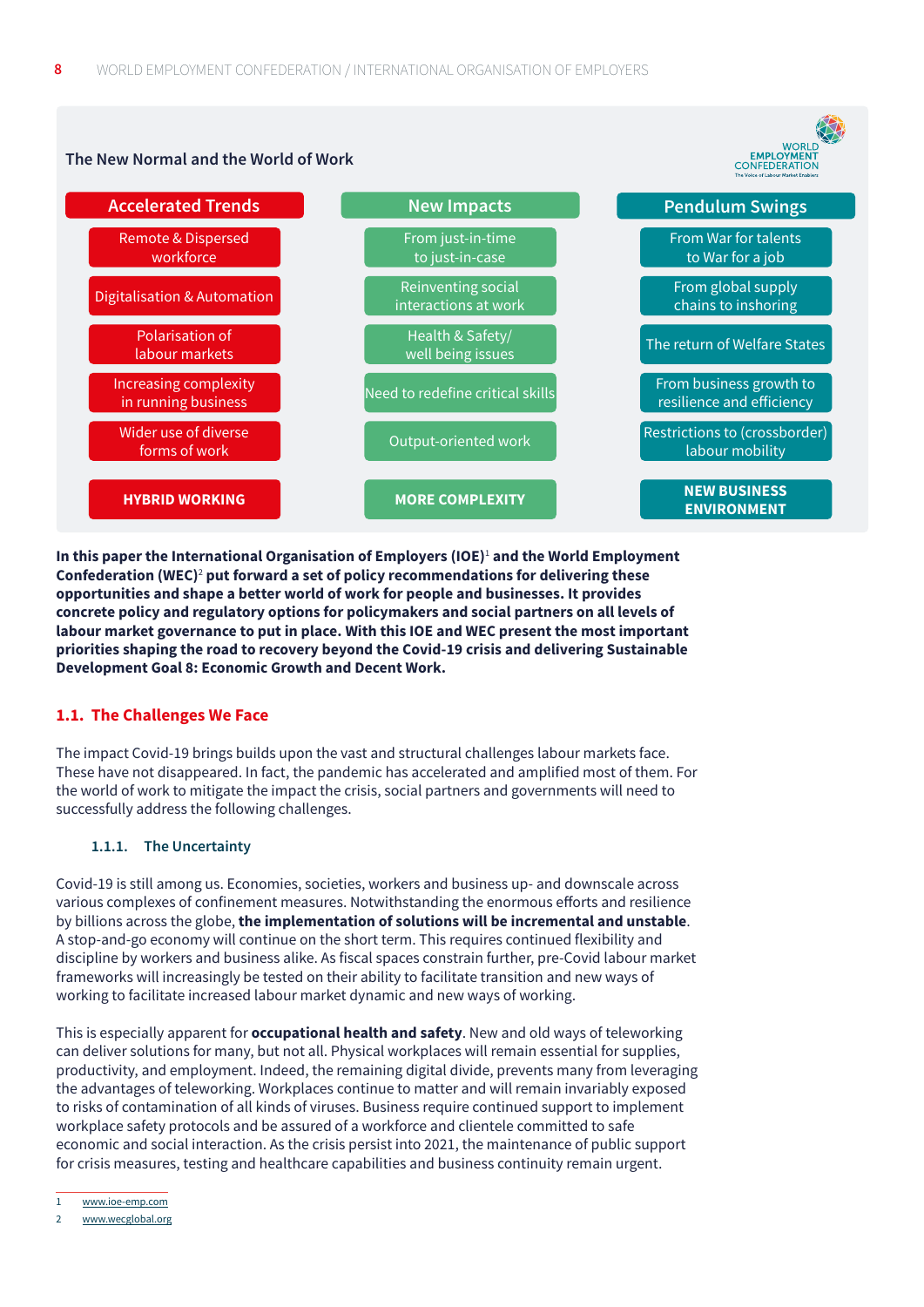#### <span id="page-8-0"></span>**1.1.2. Unacceptable Levels of Informality**

Over 60% percent of the global workforce is in informality. This is an excess of 2 billion workers that lack access to any form of proper labour market protection, decent working conditions or meaningful workplace protection against the health and income impacts of Covid-19. The vast majority of them lack adequate education, are in developing and emerging economies and disproportionate numbers of them are women. The pandemic stands to raise this number, thereby cancelling and/or decreasing the collective progress towards **the transition from the informal to the formal economy**. The key measures to tackle this such as the opportunity to easily start a formal business, adequate labour inspectorate, access to skilling and effective employment support are not implemented. The transition from the informal to formal economy lags the repetitive political commitment on national and international level to deliver on create this transition.

#### **1.1.3. The Polarisation of Opportunity**

Covid-19 is widening gaps. There has been a qualitative mismatch between labour demand and supply for years. Employers looking for the right skills and competences still face vast **skill gaps** in the workplace, thus decreasing the opportunity for business growth and new employment opportunities. Female labour market participation is consistently lagging that of men. As the pandemic hits women harder, the **gender gap** will widen. Also, safety nets are increasingly unable to deliver a pathway (back) to productive employment, promote labour market transition or provide value add for displaced workers in need**. The business-case for social protection is built on a labour market that does not exist anymore.** Many self-employed not always have access to support that protects them against events, such as the outbreak of Covid-19, for which they unimaginably could have prepared for. Then there is the vast **digital divide**. As Covid-19 shapes work and the workplace to be evermore digital and online, millions are devoid of access to the internet limiting the productive capacity of workers and (small and medium) enterprises alike. And even with digital infrastructure present, not all have the skills to leverage its use.

Finally, **young workers** are impacted significantly and face higher risks of long-term unemployment. We must do all in our power to prevent a lost generation and ensure opportunities to transition from education into employment. Ensuring education curricula are relevant for labour markets is key as well as embracing new ways of delivering these curricula. In this Apprenticeships and other forms of vocational training can make the difference to reduce the exacerbating skills gaps.

Sadly, those most impacted by the Covid-19 crisis are also the ones that are on the wrong end of these widening gaps: those that need access to skills the most, are the least likely to receive it, women are disproportionate hit by Covid-19 and reliable and affordable internet connections lack in many emerging and developing countries.

#### **1.1.4. Economies Fuelled by Fiscal Space**

For workers and businesses, it was impossible to anticipate the disruption Covid-19 delivered. The response from many governments was unprecedented. A vast variety of job retention and business liquidity measures was implemented to save jobs and business and cushion the blow from the pandemic. Although very necessary, welcome and appreciated, it has created an economy that runs on fiscal capacity rather than productive capacity: a 'zombie economy'. Thereby further increasing the mortgage for our already severely impacted youth. As solutions to the virus are implemented, a responsible transition is needed to fade out support measures and **allow for healthy business restructuring** for them to the new market realities and lay the foundation for renewed productivity and decent work.

#### **1.1.5. Getting Telework Right**

Although introduced as a shock treatment as the corona crisis hit, telework is here to stay. For a growing number of activities, teamwork will become more hybrid, remote and dispersed. Digital and automated solutions that were already available are now being deployed in a rapid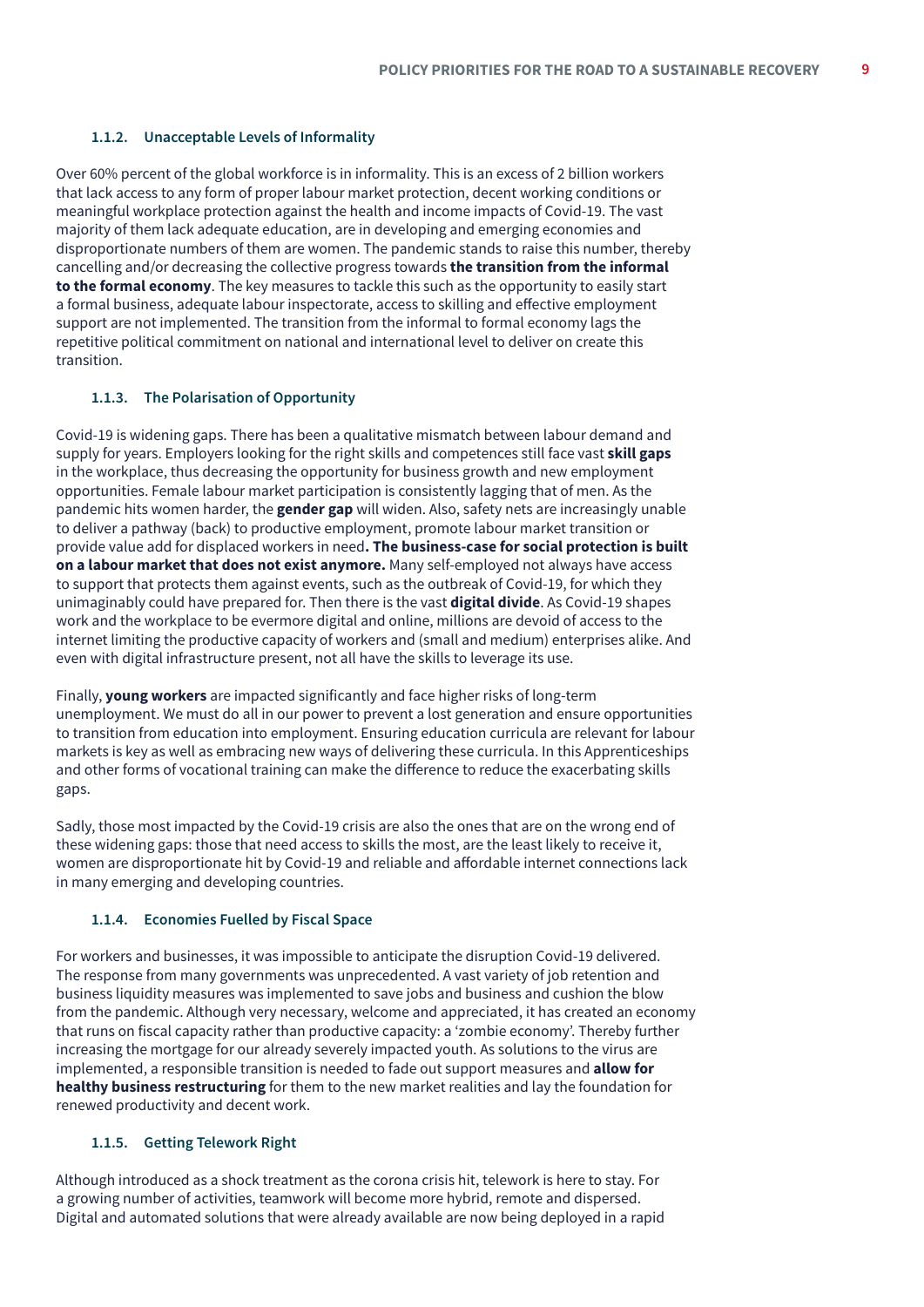<span id="page-9-0"></span>pace. Although welcomed by workers and businesses alike, this will bring new issues related to **occupational health and safety** and **working time**. Mental health risks as well as the costs related to working (safely) from home will need to be addressed proportionately. As working and living blur, traditional worker accountability and employer supervision will need to be addressed. In the same way do we need to address how workers and business interests are properly facilitated in existing working time arrangements and frameworks. Teleworking will allow for a better balance between working and living, Only, when business and workers will find solutions that include workers taking responsibility for their output. In this we need to enable business and management to adequately respond to mental health and other risks associated with working from home.

Last but not least, teleworking is not for all. Vast number of workers will (partly) be needed physically at their workplace, or a remote work location does not provide an adequate environment for productive employment. This means teleworking policies and opportunities will need to be tailored appropriately to the business reality of the enterprise.

#### **1.1.6. Unstable International Governance and Trade**

The last years, the international community has been exposed to **increased barriers to trade** and a decrease of multilateral solutions. Covid-19 has amplified this development. This trend in international governance is hurting business' ability to invest, develop and set up international supply lines. And it effects the emerging internationally-traded services sector as much as it does goods trading. Excessive barriers to trade negatively impacts the creation of jobs in all countries involved in these supply lines, responding to consumer demand, and shaping innovate and sustainable solutions. Ignoring the positive relationship between trade liberalization and economic outcomes skews political discourse against trade liberalization efforts and results in a growing atmosphere of distrust and discontentment over the current trading system. In fact, rising protectionism has been proven to be counterproductive, often hurting low-income households and emerging economies disproportionately.

# **1.2. The Opportunity to Reset**

We must not be blindsided by the challenges. This level of disruption brings vast opportunities to deliver a better world of work. Already in 2019 as governments and social partners concluded the ILO Centenary Declaration for the Future of Work, it was crystal clear that labour market frameworks were succumbing to the 21st century labour market realities. Inadequate responses on the national and international level evermore jeopardized the delivery of the goals of the Declaration of Philadelphia.

The vast human ingenuity, resilience and determination has emboldened the business community in its conviction now is the time to reset, and create a framework that delivers decent work in a digital, dynamic and globalized economy.

# **1.2.1. The Productivity and Sustainability of New Ways of Working**

Businesses and workers report working remotely has increased individual employee output. Moreover, it allows people to **better balance work and life** and tailor their work to their personal situation. Of course, the decrease of commute and transit will play its positive part in this. It shows us how new ways of working are part of a better normal. Let us learn from the telework experiment and shape the conditions to leverage its benefits and mitigate its challenges beyond the Covid-19 crisis alone! Moreover, this is output that is achieved with a smaller carbon footprint. The significant decrease of travel to essential levels have **reduced carbon output**. And although these levels of travel will rise as sanity and healthcare solutions implemented, this crisis paints a clear picture of how teleworking and other new ways of working can support us to achieve climate goals.

With new ways of working on the rise and here to stay we have the opportunity to shape social protections to provide value to all workers, irrespective of how they engage with work. This will support workers to transition to sustainable decent jobs and allow business to adjust to more dynamic and complex economic circumstances.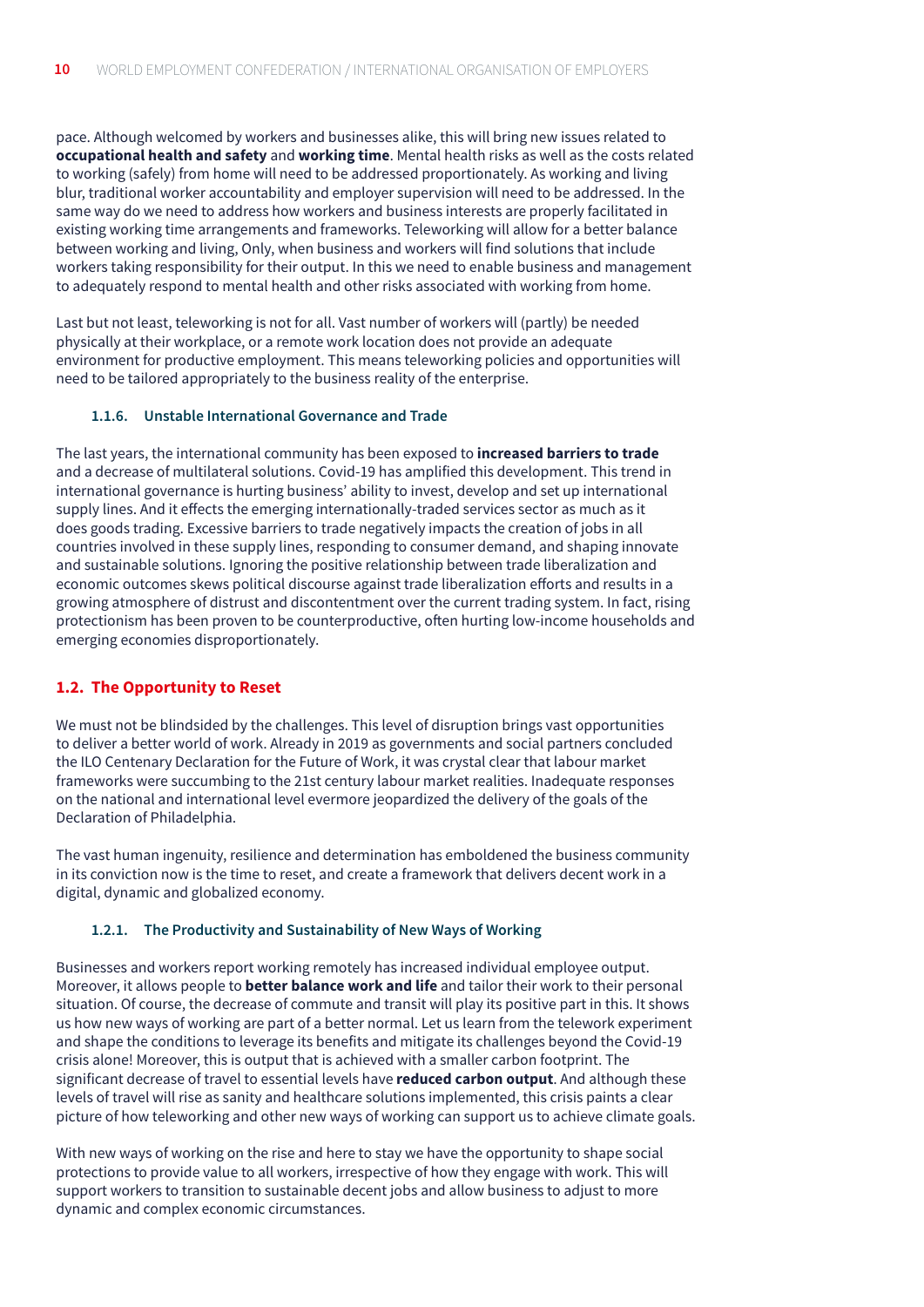<span id="page-10-0"></span>Finally, new technologies, including online platform technology, create opportunities to connect to work. These technologies support better matching between workers and business, irrespective of the way of working or the contractual arrangement involved. As such, these new technologies lead to new business solutions and job opportunities and enable the rise of decent work and labour market inclusivity.

#### **1.2.2. Entrepreneurs That Create New Jobs**

Now is the time to promote entrepreneurship. Entrepreneurial ingenuity will deliver innovative solutions, formal work and turn disruption to opportunity. As we lower and simplify the barriers to starting a formal business and develop entrepreneurial capacities, we **set scene for startand scale up of small and medium sized entrepreneurs to drive employment growth**. This will moreover provide people displaced by the pandemic an opportunity for development and transition.

Promoting the creation of new small and medium enterprises is a foundational opportunity for the transition from the informal to the formal economy. 43% of all informal workers are own-account workers. This highlights the enormous opportunity to bring these people into the formal economy by shaping the incentives and support to do so.

# **1.2.3. A Lifelong Learning Culture for Sustainable Employability**

Skills development lies at the heart of sustainable development, economic recovery, and social stability. As the world commences on its road to recovery, businesses will restructure in ways that respond to pre-existing and new economic, climate, technological and demographic trends. To do so they will need an educated workforce beyond the levels currently present. In this environment having and updating **the right hard and soft skillset is paramount for workers' prospect for sustainable labour market participation**. With the disruption of this magnitude, we can seize the momentum to push for up- and reskilling, lifelong learning and sustainable employability. More and more workers and business are lining up to take on this challenge. In doing so, they will be able to benefit from a growing amount of innovative, digitally enhanced and work-based opportunities for learning and accreditation. This will not just lay the groundwork for a job rich recovery, but also shape to way to more, better and formal jobs. If we let policies for recovery and sustainable employability go hand in hand, we empower people to respond to structural disruption and establish a culture for learning. And, as we move forward on this, we prevent a downward spiral into long term unemployment, inactivity and informality. Special focus is needed on the ability of older workforce to fit into the new employment landscape shall drive policies for inclusive reskilling and upskilling.

#### **1.2.4. Digital Transformation**

Technological progress has always delivered challenges to labour markets. Yet, its benefits outweigh them at every turn. It has improved the lives of people, created new and more decent jobs and improved safety at the workplace. This time is no different, but as before, it requires agility, resilience and determination to reap the benefits. As workplaces become more hybrid and connected, they enable new ways of working and new ways to balance working, learning, caring and leisure. The global pandemic has opened our eyes to the opportunities. We can grasp the opportunity to increase the speed of the digital transformation and ensure its inclusiveness. This includes ensuring access to broadband internet and access to training to successfully and safely integrate new technologies at work. A comprehensive Smartworking approach is needed that goes beyond a simple remote-office arrangement. Safety and opportunity must and can go hand in hand.

# **1.3. The Business Community is Committed to the Recovery and Achieve SDG8**

The global employer community reaffirmed its full support for the SDGs and its commitment to contribute to their realisation. To achieve the SDGs, it will be essential to involve all areas of the economy and society. This must include the private sector, which employs 9 out of 10 people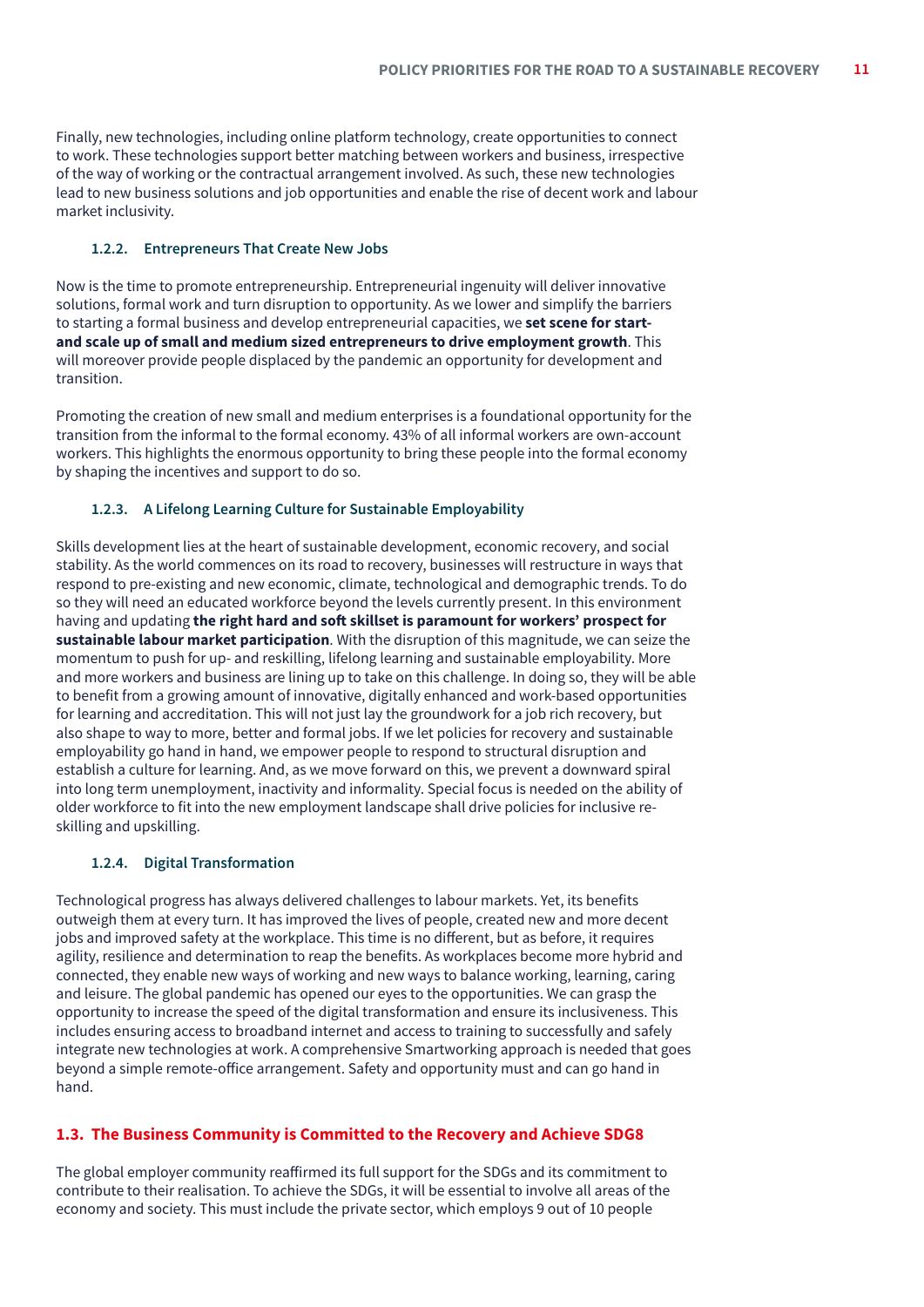<span id="page-11-0"></span>globally and provides the goods and services that form the global economy. Business has an imperative to ensure that economic growth is sustainable and inclusive. Companies, governments, and civil society can no longer afford to work in silos in this regard. Enabling framework conditions are of fundamental importance to harness the potential of these partnerships. Governments need to create the enabling environments both for business to create jobs, drive economic growth and development, and also the right collaborative frameworks for business, government and civil society to work productively together. It is also important to showcase what business is doing to implement the SDGs, in particular Goal 8 on economic growth and productive employment, as well as to highlight the challenges companies are facing.

# **2. The Policies to Shape the Road to Recovery**

We must seize on the opportunity to build a better world of work. One that is tailored to empower people and businesses to shape the recovery and work in a transformed economy. To do so the global business community calls upon governments and workers' representatives to work together and puts forward the following policy recommendation for the long and short term.

# **2.1. Working in the New Normal**

With unemployment, dynamic and informality expected to remain high, working in the new normal must be driven through rapid, innovative, sustainable and inclusive private sector led growth. Only through this private sector growth will people and societies overcome the devastating impact of the pandemic. Businesses will not restart operations spontaneously and economies will not be able to return to previous levels of prosperity without persistent and adequate support, both financial as well as through creating an enabling business environment.

Recognising the need for "productive employment" to go hand in hand with "decent work" as a vehicle to build back better is crucial. Businesses need governments to do what only governments can do – and that is to facilitate and create an enabling environment for private sector growth and resilience. In the absence of governments creating such an environment growth cannot take place and productive jobs cannot be created. An enabling business environment is essential for creating a stable, predictable and incentivising environment for investment, innovation and employment which are vital for any sustained and job-rich recovery from the Covid-19 crisis.

National labour frameworks need to support agility, easy activation, and transition. Moreover, good governance should result in a a business friendly environment where bureaucracy is reduced, and non-wage labour costs are limited. Policy frameworks should also promote and enable new ways of working to allow for efficiency and flexibility in matching supply to nascent and immediate labour demand as sectors return to business in a fragile and uncertain economic environment. These also contribute to the recovery of employment in decent conditions by means of enabling the transition to the formal economy.

To do so, the following elements need to be integrated into policy:

# **2.1.1. Promote Diverse Forms of Work**

New ways of working are here to stay for the benefit of workers and business alike. It allows a diverse workforce to generate more income and balance work and life. It allows business to shape their business to deliver innovation, sustainability, and productivity. A more hybrid workplace needs a rethink of labour market policies for these new ways of working.

Adequate policy and regulatory frameworks for diverse forms of work are needed to accommodate an increasingly diverse workforce, businesses' need for flexibility and shape a pathway for formal work. Together, governments and social partners need to act jointly to leverage the value of diverse forms of decent work including open-ended contracts, part-time and fixed term work, agency work and self-employment.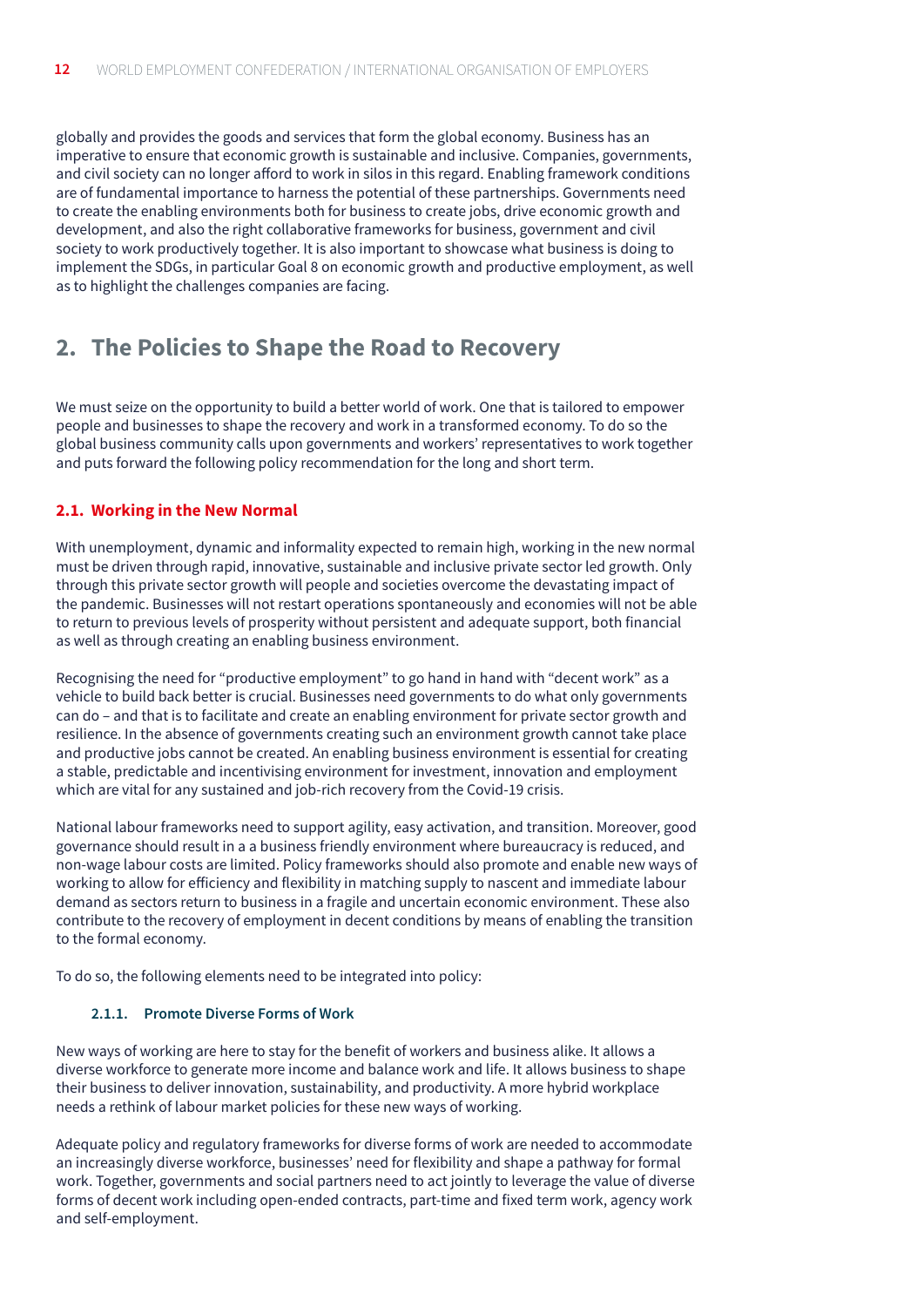#### <span id="page-12-0"></span>**2.1.2. Create Inclusive Labour Markets**

Recognized and contractual forms of work will allow people to connect to work, especially as we see new (platform) technologies create new opportunities to connect to new job opportunities. Creating these regulatory frameworks will contribute to labour market inclusivity as it will allow all to access the formal labour market through various regulated channels.

#### **2.1.3. Stop Framing Workers as Standard vs. Non-Standard**

People are not 'standard' versus 'non-standard'. Yet, many still choose to frame workers as such. The New Normal needs to resonate with 21st century workers and business, the diversity of people and their diverse backgrounds and expectations for a working life should be embraced. Labour market leaders should not squeeze workers into standard versus non-standard. In fact, we need as much diversity on the labour market as we can especially as women, young, and people with disabilities are disproportionately hit by the pandemic.

#### **2.1.4. Create a Level Playing Field**

Inequality and unfair competition between forms of work should be avoided in terms of labour costs, taxes and contributions. As labour is no commodity, labour rules should not widen the gaps between different forms of work by directly or indirectly incentivizing one form of decent work over another. Indeed, each form of work tailors to business and worker needs and as such sustains and grows all forms of working. Rather we should create benefits that are not depended on a particular job, contract or sector, but are accessible when they're needed over the course of one's career. Obviously, labour regulations can only be efficient when they are (1.) appropriate and clear, (2.) workers and entrepreneurs are clearly classified, and (3.) rule of law and proportionate enforcement are in place. In this respect, proper consultations and engagement with social partners under the umbrella of tripartism is key.

#### **2.1.5. Productive Remote Working**

Organisations have realised how important it is to be able to implement continuity plans and to set in place remote work solutions. Workers and businesses are moving towards a new way of smart working that moves beyond 'just' working remotely.

The more widespread use of teleworking also has consequences for management models. Many managers are struggling to coordinate and motivate a remote and dispersed team. Not being able to see and interact face-to-face with colleagues is disturbing and requires new management models, based on trust, more result-oriented work organisation, new performance assessment tools and on-line social interaction.

The business community has welcomed the increase of remote working and the productivity gains associated with it. This way of working will stay beyond the crisis. Yet, we must not get ahead of ourselves. Crisis conditions are no template for remote working after the crisis. Physical work and workplaces will remain and as solutions to the virus are implemented, many if not most of the productive employment will continue to require a physical element. And will be crucial for employers to exercise supervision and direction on production, comply with labour law and other regulations, provide a safe workplace, and shape opportunities for vocational training, apprenticeships and other work-based learning.

Thus, remote work should always be a balance of business and worker interests. There is a need for more ambitious work-related reforms to strengthen global productivity. New regulations in this context should involve meaningful collaboration with social partners on all levels of labour market governance and relations. In this balancing act, it will be key to address that the loss of direction related to remote work must entail a new allocation of responsibilities with regards to working time, and outcome-based remuneration.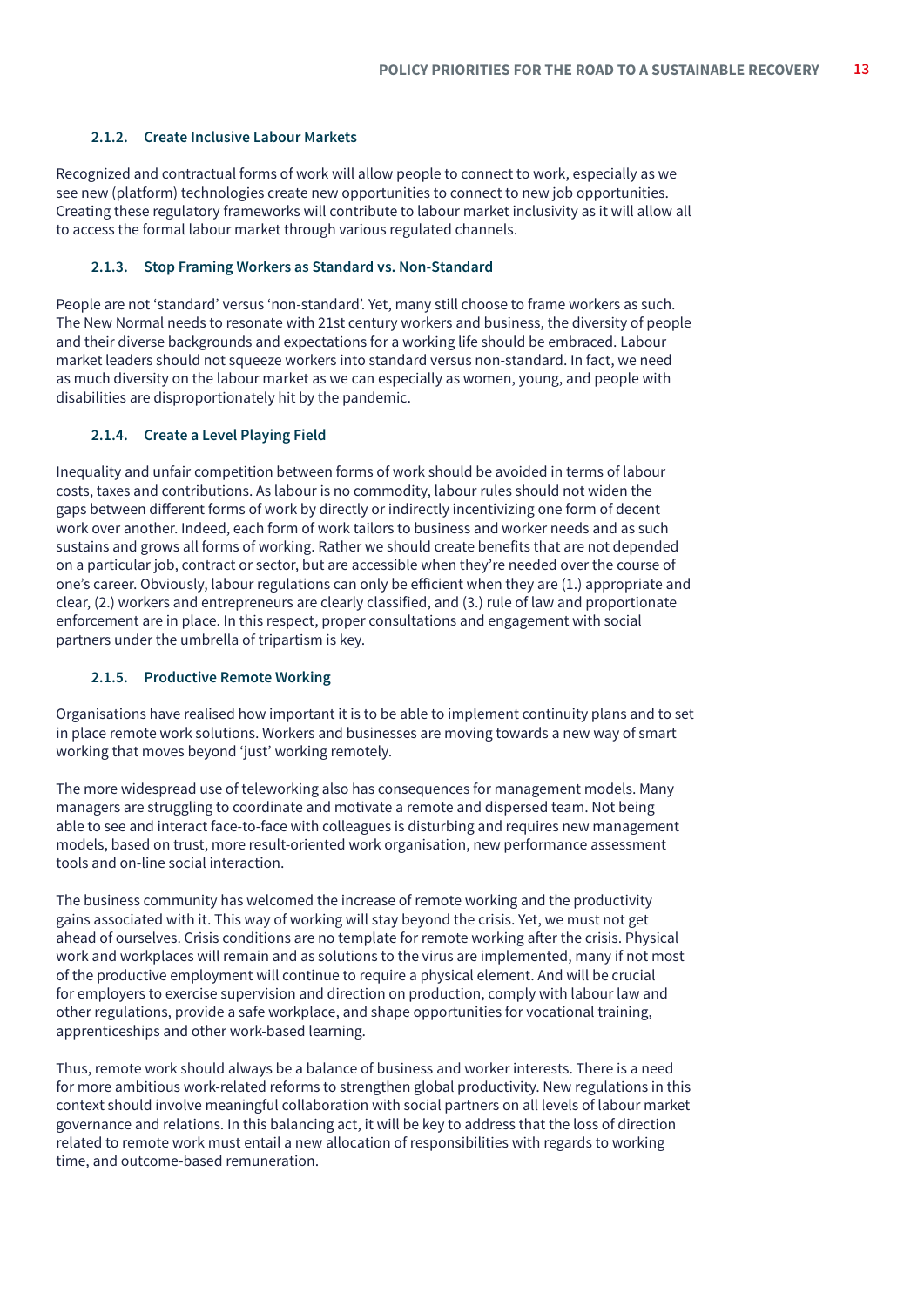#### <span id="page-13-0"></span>**2.1.6. The Conditions for Platform Work to Contribute to a Decent Recovery**

'Platform work' and/or 'gig-work' is a new way of working that is powered by new technologies and can be done through all kinds recognized contractual arrangements, ranging from agency work contracts to self-employment.3

As such, platform work will be an important pathway for recovery, inclusion and formalisation. In order for this new way of working to contribute to economic growth and decent work two things are needed: (1.) a level playing that delivers the proper classification of both the worker status and the services operated through the 'platform' and (2.) appropriate rights and benefits in accordance with the respective worker status. This will need to be implemented on the national level.

Indeed, 'Platform Work' is a multi-facetted complex concept that can be anything: from B2B consultancy to peer-to-peer volunteer work and from agency work to independent contracting. 'Platform Work' compounds and confuses digital delivery and tooling with a (1.) service provision, (2.) client nature and/or (3.) a work status. **A one-size-fits-all regulation will not capture it** and, as such, will only further confuse the urgently needed classification of workers' status and services within the national frameworks of countries. As such, creating an international standard on 'Platform Work' will divert attention, resources, and energy from the urgent need to redesign national labour market institutions and safety nets to accommodate a more dynamic and digital economy and world of work.

# **2.2. Employability in the New Normal**

As the dynamic of economies increases, so does the labour market demand. Skills that are currently relevant risk becoming obsolete in five years' time. To permanently contribute to the creation of value, one needs to adapt more often. Secondly, the creation of value evermore often involves a digital aspect. Being able to work with digital means is growing more important, regardless of one's generation, sector or career path. Fostering the ability to learn and creating broad access to relevant skills are crucial to create sustainable employment and growth.

To bridge persistent and future skill gaps a determined and long-term effort to shape sustainable employability. The following elements will prove crucial for its success.

# **2.2.1. Re- and Upskilling is a Joint Investment**

If investing in skills wasn't a sound strategy for workers, employers and governments in the 20th century, it will certainly be so in the 21st century. Therein lies the challenge. We must inspire and stimulate workers, governments and businesses to prioritize the development of agile education and training systems which respond to these transformations. For this adequate, sustainable and structural financial incentives are needed for businesses to take their skilling efforts to a next level. Bridging the skills gap is a joint challenge and thus take a joint investment. Government funding, for instance, must be designed in ways that catalyse business engagement, rather than crowding out business from the skills system.

#### **2.2.2. Education is the Best Path to Employability and Income Security**

Ever too often do unemployment benefits depend on statutory application to vacancies. In a world where skills demand will change more frequent, displaced workers will lack the skills & competence of existing job openings. Periods of (anticipated) unemployment should therefore be perceived as opportunities for up- and reskilling by workers and businesses. Governments and social partners should make sure the education curricula are align with business needs and should develop ALMPs that are about incentivizing training, rather than temporary income support.

OECD, Policy Response to New Forms of Work, 2019 p. 29.

<sup>3</sup> *"Platform work is not in and of itself a form of employment, but rather refers to the means (an app or a website) through which the work is obtained, paid for and, sometimes, carried out. In practice, platform workers are often classified as own-account workers for legal, tax and social protection purposes."*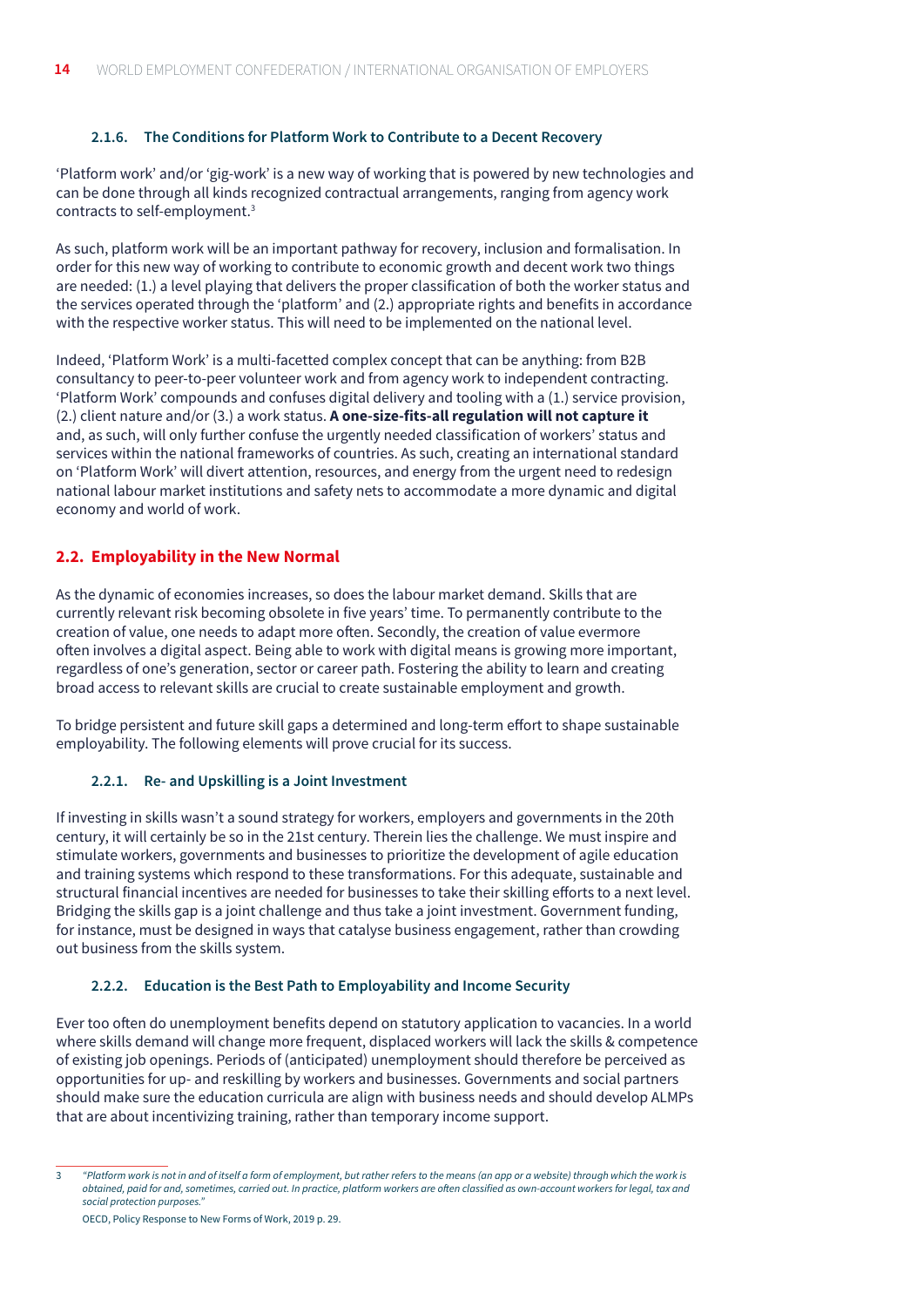#### <span id="page-14-0"></span>**2.2.3. Lifelong Learning: Develop Access to Education in All Life Phases**

To support people, make the best of their working life, they need to be able to access affordable and formal education that improves their labour market chances. Governments must work with (public and private) educators and employers to optimize education systems for students of all ages, make sure the right skills are taught and support (potential) students of all ages in accessing training resources. Innovative solutions to enable alifelong learning should be explored and promoted in close collaboration with the business community.

#### **2.2.4. Promote Learning on the Job: Apprenticeships**

For many young people the best way of finding their way to the labour market is by combining work and education. Apprenticeships, vocational training and internships are key in providing crucial work experience and a steppingstone to the labour market. Furthermore, apprenticeships strengthen ties between educators and employers and allow them to engage on real-time skills needs. Policy makers do well to shape conditions that inspire, support and incentivize social partners creating apprenticeships, irrespective of the form of work in which they're offered.

#### **2.2.5. Develop Transferrable Skills and 'Learnability' in Particular**

Given the uncertainty and dynamic of skills needs, governments and social partners have a role to equip the workforce with the competences to deal with change inside or outside a particular job, task or contract. This means integrating skills that are transferrable from one task to another. Key transferrable skill is the *ability to learn* new job/task-specific competencies, or 'Learnability'. In advising and leading workers and businesses, the skills to adapt on the labour market should be front and centre in curricula on all levels of education.

#### **2.2.6. Develop Human/Social Skills**

In the 20th century humans interacted with machines for their productivity. In the 21st century humans will interact with humans while being supported by machines. This requires a different skillset, and therefore a different assessment of the necessary basic skills for employability. International policymakers have a clear role to lead and support national social partners, public *and private* education organisations and governments to developing human/social skills within the workforce.

# **2.2.7. Promote Entrepreneurial Skills**

Successful businesses create new jobs. Upskilling to turn an idea into growth and employment are crucial, especially to boost creation of formal and productive employment. As such we need to ensure entrepreneurial skills are provided through schools, universities, incubators and accelerators. This should include the promotion of student entrepreneurship that leverages the creativity and energy of young people for societal impact. As businesses develop further opportunities for business owners and SMEs should remain accessible through public and private training institutions and capacity-building initiatives by businesses, civil society and international organizations. In shaping access to entrepreneurship training we need to ensure they tailor to the realities of women, minorities and other underrepresented groups on the labour market.

# **2.2.8. Embrace Private Initiatives for Skilling**

Although education and a life-long learning is great public concern, we should leave no stone unturned to embrace private initiatives that provide solutions to this common challenge on all levels of the labour market. Whether is about providing new online learning opportunities, realtime labour market information, (digital) certification of competences, or vocational training (for all ages), the market has ample innovative solutions available for policymakers to look towards beyond the crisis with confidence!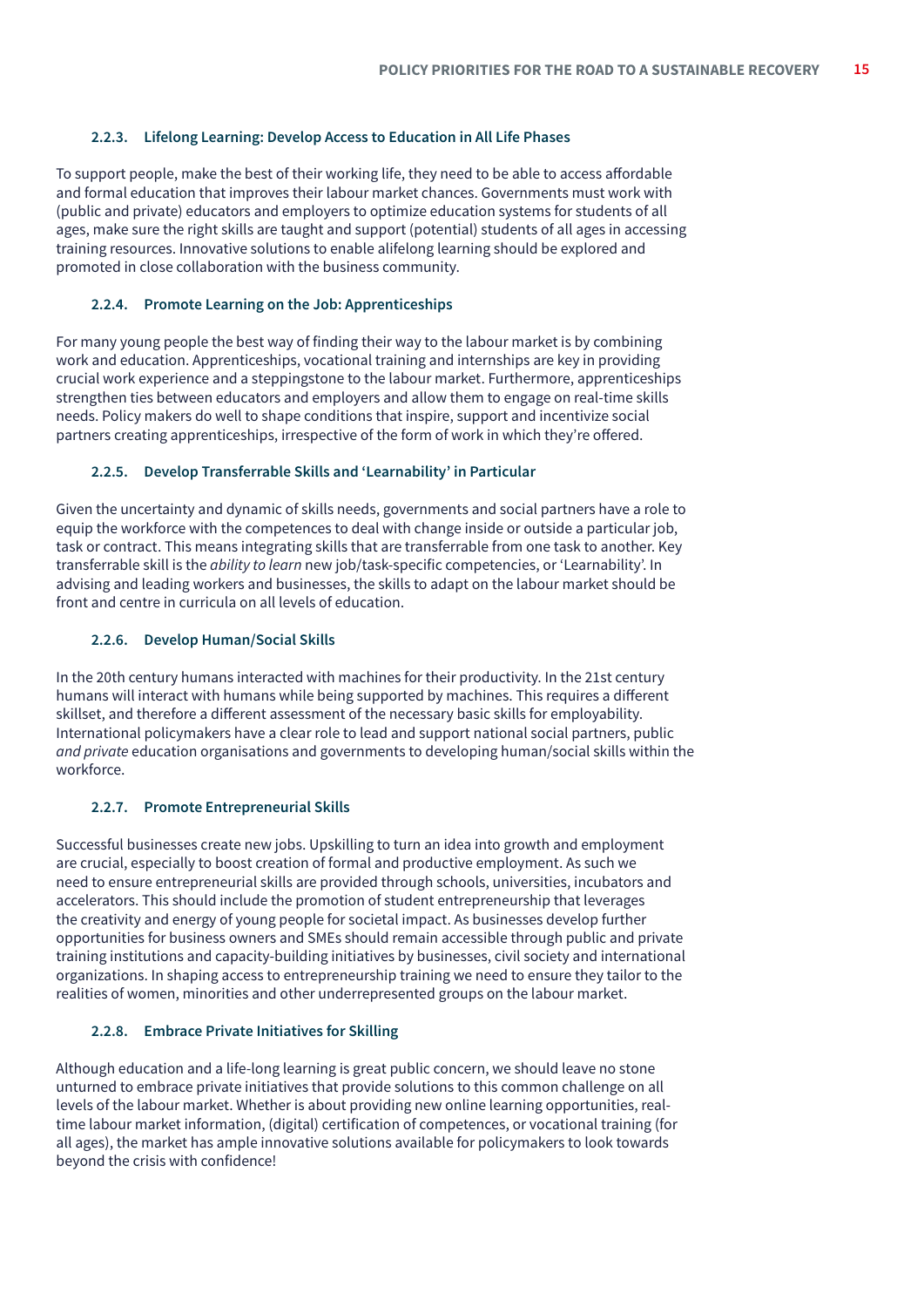# <span id="page-15-0"></span>**2.2.9. Develop Quality Labour Market Knowledge**

Together with innovative businesses, governments should strive to provide the best labour market information possible to workers and businesses. Up-to-date quality labour market data underpins any successful active labour market policy and supports businesses and workers to adapt to changing labour market conditions. It provides workers insight in skills shortages in order to develop into the right direction.

#### **2.2.10. Activation and Transition Policies That Prevent Skilling for the Void**

Just stimulating 'skilling' will not cut it. All the education in the world will make no difference when workers and businesses are tangled and tied up in employment legislation, skills do not match business demand, and/or active labour market policies (ALMPs) discourages (re-)skilling or labour market participation as such. Skilling efforts should be solidly vested in an infrastructure that promotes labour market participation, activation, and transition. Opportunities lie in the use of bigdata. On the ground experiences matching tax data to labour market qualifications show innovative insights to measure the outcomes of activation strategies.

#### **2.2.11. Career Support and Guidance**

Sustainable employability goes beyond getting the right skills. On a dynamic labour market people need proactive support and guidance to find their way (back) to a new job. Timely early warnings and appropriate support for future labour market transition prevent people falling into long-term unemployment. In delivering this crucial employment service to the workforce, policymakers need to ensure (1.) incentives for companies and workers to access professional and quality career management and (2.) promote collaboration between Public Employment Services and private employment services especially Career Management and Guidance providers.

# **2.3. The Structure of the New Normal**

Workers and business need to be supported by labour market institutions that stimulate their emancipation and growth. Covid-19 has exposed deficiencies in many of these institutions' capability to do so. As such the business community puts forward the following recommendations for adjusting labour market institutions to labour market reality.

#### **2.3.1. Social Protection Mechanisms That Prevent or Obstruct Transition Should Be Reformed**

Benefits and safety nets should be analyzed with a view to promote transition and better transferability by allowing to built-up benefits across various career steps.

As Covid-19 shows us the face of profound disruption, now is the time to innovate our safety nets to cover all and accept that diverse forms of work sustain all employment and that benefits, costs and risks need to be proportionately shared. Let us take stock on the many governments taking their responsibility to cover all forms of work in their Covid-19 relief measures and move towards safety nets that hold value add for different types of workers and deliver on the agility businesses need. **Social protection schemes that are sustainable and better integrate employment, lifelong learning, and transitions in the world of work. Social protection mechanisms that prevent or obstruct transition should be reformed.** 

# **2.3.2. Promoting Entrepreneurship**

Entrepreneurs and SMEs are critical for innovation, job creation and economic growth. The COVID-19 crisis has affected SMEs disproportionately and highlighted their vulnerability to supply and demand shocks. Many governments have responded with initiatives that seek to support the immediate liquidity needs of SMEs. The survival and success of SMEs will be crucial as nations seek to jumpstart economic growth in the post-COVID world.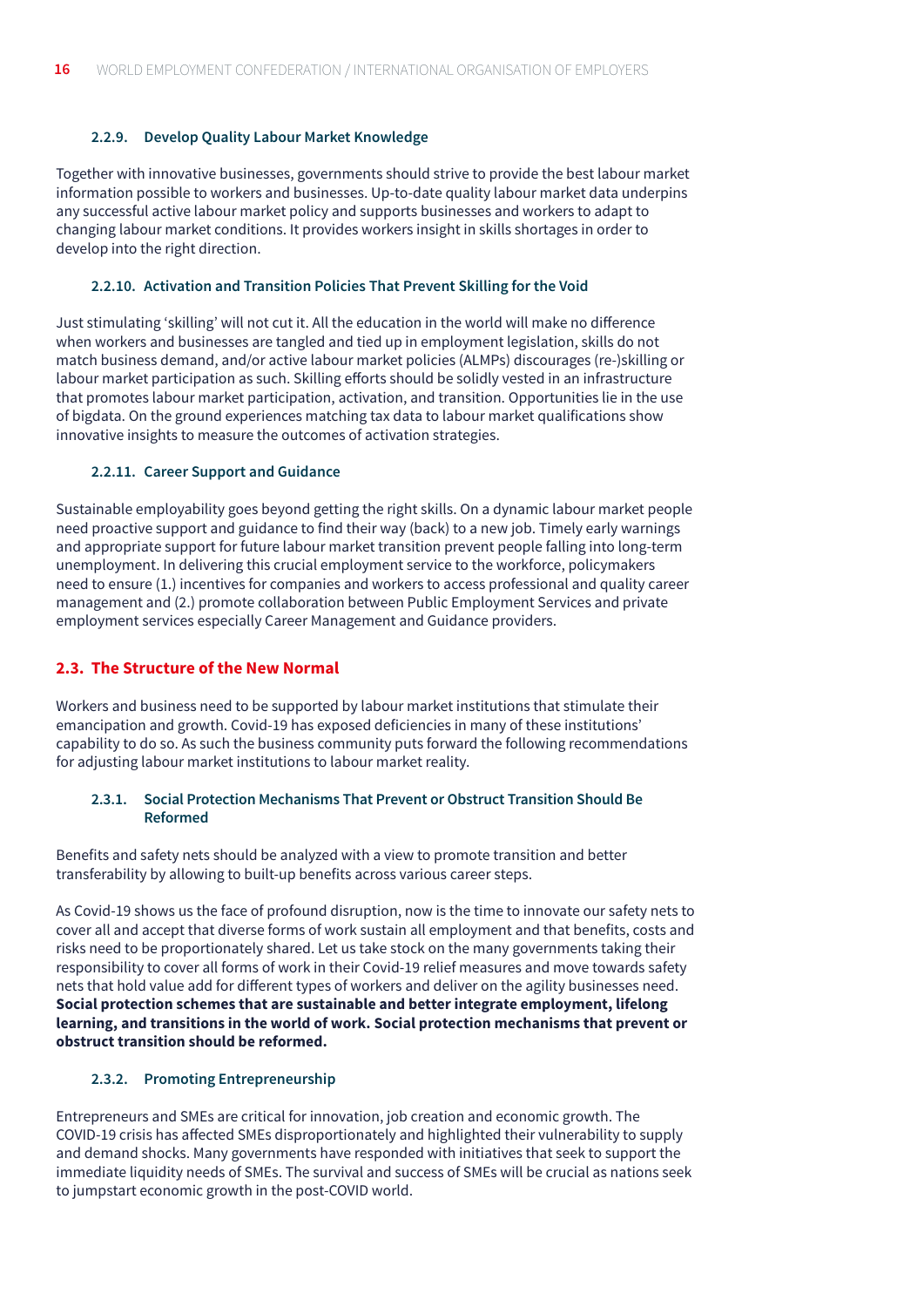<span id="page-16-0"></span>For this purpose, regulatory environments for SME and entrepreneurs should be simplified by reducing administrative and financial barriers, fostering diverse forms of work and digitizing relevant government processes. Furthermore, governments should support and facilitate access to international markets and finance for SMEs and entrepreneurs, help them to scale up and move into new markets including integration into global supply chains.

In doing so specific attention is needed on the specific needs of female entrepreneurship and female led SMEs.

# **2.3.3. Digital Infrastructure for Productive Work and Entrepreneurship**

To compete business and workers need access to the internet to succeed. This will only grow beyond the crisis. Governments need to work with business to build stable digital infrastructures to ensure access, not just to urban areas but to each home and business, along with a collaborative push for digital literacy by business, workers and government.

# **2.3.4. Policies Conducive to Labour Migration Based on Labour Market Needs**

Clear and well-implemented migration policies are necessary to support business environments that are conducive to economic growth and development. The current crisis can change the migration landscape, but it will not close the skills gap that every region of the world faced before the crisis and will continue to face after. An efficient infrastructure for **cross border skills mobility remains crucial; even more so for the global economy to recover.**

Sound migration systems that are focused on satisfying the needs of the labour markets can address skills gaps and shortages. When well-managed, migration is a vehicle for fulfilling personal aspirations, for balancing labour supply and demand, for sparking innovation, and for transferring and spreading skills.

From a business perspective, some **key principles in a well-managed migration framework include:**

- ▶ Clarity in the legislative and regulatory legal framework, guidelines and processes;
- ▶ Transparency in terms of the decision-making process including the criteria used to make various decisions and appeal procedures;
- $\triangleright$  Consistency and predictability in terms of adjudication standards and submission outcomes;
- ▶ Stability with respect to the nature and frequency of changes of both policy and procedure;
- $\blacktriangleright$  Flexibility allowing for migration pathways that cater to business requirements and more broadly linked to economic growth and development objectives;
- ▶ Efficiency of process and use of technology to streamline; and
- ▶ Systematic dialogue between government and the private sector to understand changing realities and needs, particularly considering the needs of modern business.

**Availability of relevant migration pathways** remains a significant area to address, e.g., key workers and professionals across all skills levels, and in the context of seasonal or short-term permits, or longer-term permits, such as intra-company transfers or categories for those who are highly-skilled, innovators or entrepreneurs. Legal pathways and regulatory frameworks for migration, including for responsible recruitment, should serve actual business needs and deter irregular migration. Legal pathways should serve actual business needs and deter irregular migration.

# **2.3.5. Inclusive Social Dialogue**

Good workplace relations are a key tool for the successful implementation of these business priorities. However, like all labor market practices and institutions they need to adapt to accommodate the changing world of work. In this context, a one-size-fits-all model of social dialogue is not the right way forward. On the contrary, the world of work membership can leverage to its benefit the rich diversity of existing and evolving models of industrial relations and social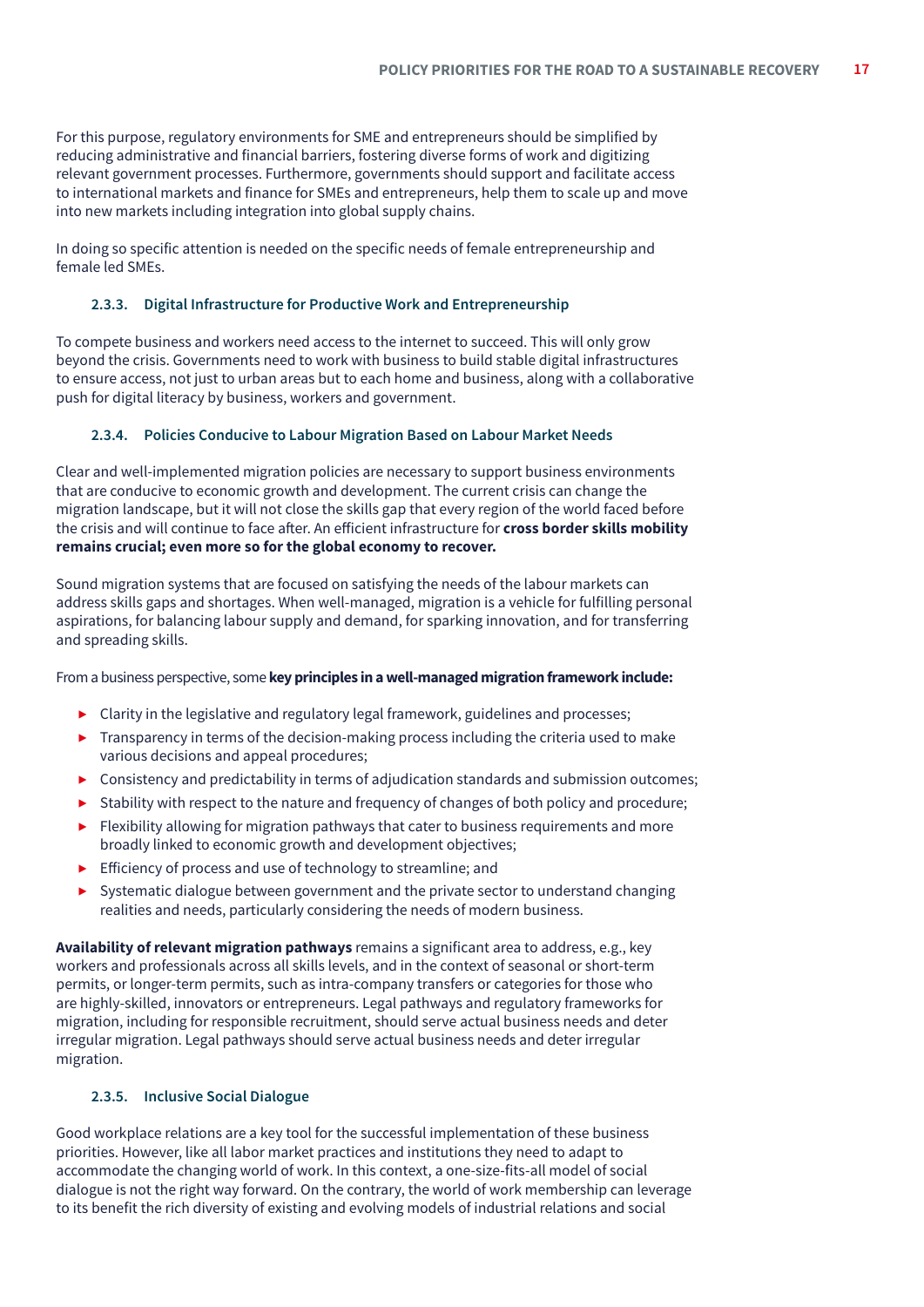<span id="page-17-0"></span>dialogue. Within differing national contexts, the following conditions are crucial for successful industrial relations and social dialogue:

- ▶ the fundamental right of employers and workers to associate and represent their interests to their stakeholders
- $\triangleright$  representativeness, flexibility, and responsiveness as crucial preconditions of any regulatory competences for (organized) employees and employers to set mandatory working conditions.
- ▶ Assess industrial relations on their ability to deliver value added to businesses and employees. Accept the diversity of socio-economic traditions and refrain from promoting one specific industrial relations model.

#### **2.3.6. Activation and Transition Support**

With unemployment and inactivity on the rise, we need vigilance when it comes to activation and transition support. As businesses restructure, they will respond to the vast economic trends that demographic, technological and climate were hitting economies before Covid-19. This requires a vast employment challenge and a need for effective Active Labour Market Policies and quality Public and Private Employment Services.

Three structural issues need to be resolved. Firstly, activation policies need to be better scrutinized and assessed vis-à-vis their impact on employment and employability. This needs to be done independently and professionally. Secondly, better collaboration with the business community is essential. Private sector involvement increases the value that can be generated by these activation policies for employers, making them more likely to engage with these opportunities. Finally, public employment services need to partner with private employment services. Pooling private and public employment professionals and organizations allows the sharing of expertise, the creation of synergies and more efficient and targeted design of public activation policies.

#### **2.3.7. Rule of Law and Proportional Enforcement**

The role, competence and responsibility of governments to enforce the rules it puts in place. New rules should be tested against their enforceability, clarity, and potential for unintended consequences as well as the resources needed for enforcement. If this test fails, regulation does more harm than good. Risk-based and proportional enforcement/inspection strategies will help governments to deploy their scarce resources as effectively as possible. Do not focus on those that are easy to inspect, but rather inspect the rogue operators where the real risk sits.

Dispute resolution mechanisms where they exist should be fair, swift and draw on up-to-date understanding of the workplace. Undue delays in labour courts are unfair on employers and workers alike.

Self-regulation can support enforcement efforts by improving compliance overall and helping consumers and firms deal with accredited providers. This will allow government enforcement bodies to focus their enforcement capacities most effectively on those market players who are not committed to them. But it should never replace the public role: private parties do not hold or want the competence that enforcement requires.

# **2.3.8. Inclusive Growth Policies**

In order for the gains of trade to be maximized and equitably distributed, governments need to act across many fronts simultaneously, acknowledging that the impact of global trade on people depends both on national policy settings of the countries in which they live, and on the nature and degree of international economic cooperation. This implies working across silos and taking a much more integrated policy approach, both domestically and internationally.

Many current labour force adjustment policies, where they exist, do not always seem to be working as intended. Programmes sometimes suffer from limited resources, poor targeting, conflicting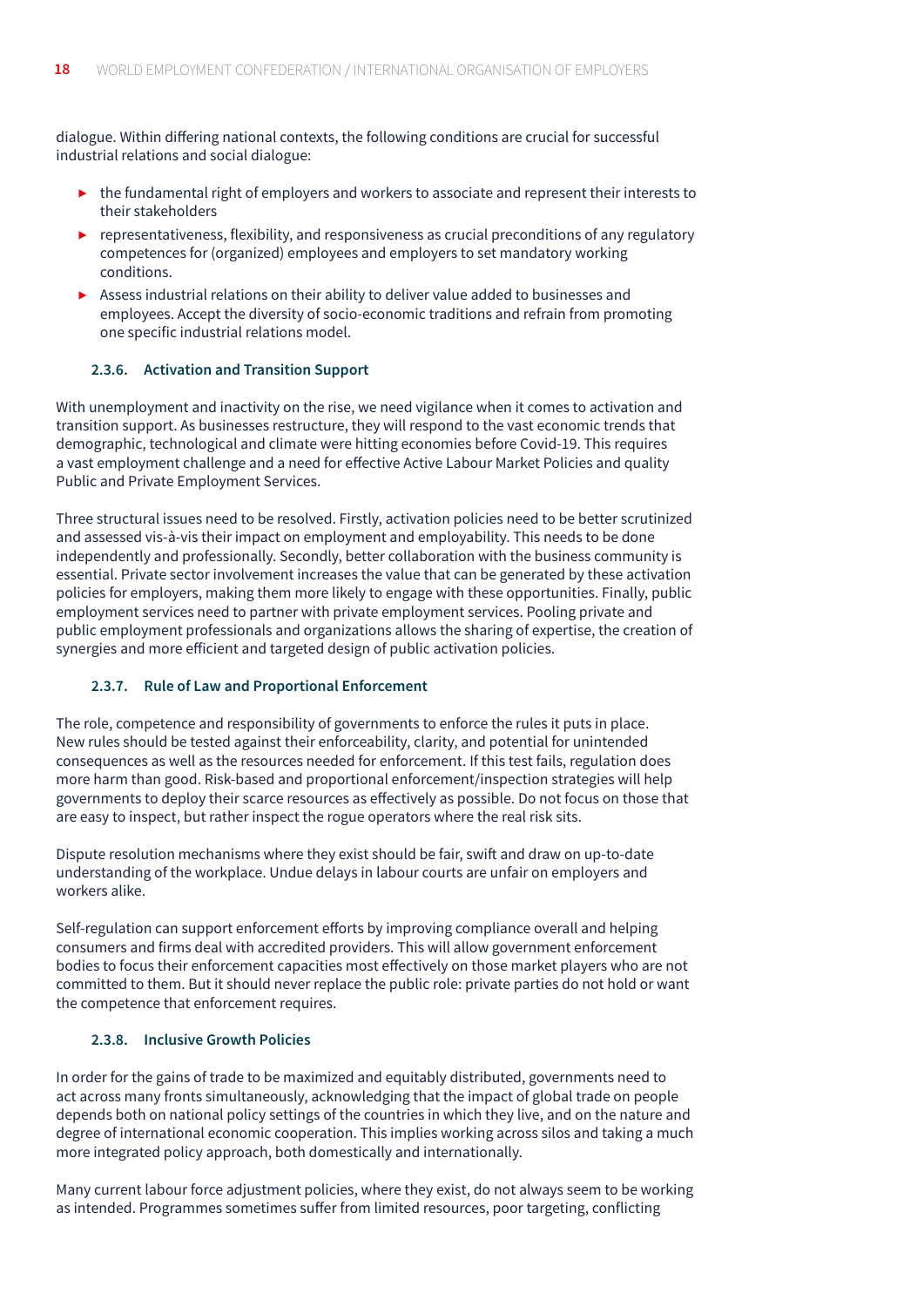<span id="page-18-0"></span>measures and poor coordination. Workers displaced from manufacturing in some advanced economies sometimes struggle to move into new jobs, notably in services. This is particularly true where other factors combine with trade shocks such as in the environment of slow growth or structural barriers such as corruption, weak institutions, poor physical trade and investment infrastructure, among others. Inclusive growth policies should thus focus on filling the gaps in current labour force adjustment policies.

# **2.4. Short Term Policy Actions for Business Sustainability**

Yet, Covid-19 is still with us. We all hope 2021 will bring solutions that allow us to return to a more sustainable economic growth. Yet, business and workers will remain in need of support to operate in these unprecedented circumstances. Fiscal opportunities to do so will decrease. This calls for smart financial and regulatory solutions to ensure business can continue to operate as best as they can.

Many - otherwise healthy - business still face closures, bankruptcies, and defaults. There is a need to restructure to survive and adapt to new market realities and consumer demands. This will allow business to quickly scale up once sustainable solutions for the pandemic are found. For this they need to be able to freely restructure their organisations, business cases and workforces. Businesses need the opportunity to adapt and prepare. This concretely means:

- ▶ In shaping temporary measures to mitigate the crisis, business needs to be involved to ensure support, on the ground knowledge and effective implementation.
- $\triangleright$  Continue to support business continuity and ensure tailoring to sectoral and worker specifics of relief measures. This relief needs to be easily accessible to ensure sustainability of healthy businesses and workers.
- ▶ Businesses need support to offset cost induced by government measures such as paid sick & family care leave, adjusting workplaces, worker quarantine, and/or remote working. This includes the opportunities to temporary replace sick workers.
- ▶ Closure of business sectors can only be a last resort. Business is essential by default, rather than the other way around. This includes private employment services to ensure the quick reallocation of workers across different sectors and jobs
- ▶ Regulations that prevent business from restructuring their workforce should be abolished and opportunities for businesses to easily scale up- and down workforces need to be promoted.
- ▶ Employers, trade unions, governments and international institutions should come together to create, collect and share 'Covid-19 proof' Occupational Health & Safety protocols for the benefit of all and create adjusted workplaces that people can quickly and safely return to. Also, building an ecosystem of support for mental wellness should be seen as an imperative for longer term business sustainability.
- ▶ Increasing, maintaining, and securing digital infrastructure to allow the flexibility to transition between various levels of sanity restrictions and remote working.
- Digital solutions enacted to sustain remote skilling and matching such as Online Training, eSignatures, online identification, and skill checks need to be maintained, promoted and sustained.
- ▶ Covid-19 is no occupational disease, it is an airborne virus. Combating the virus is a collective challenge and responsibility in professional and personal lives alike. Indiscriminate classification of Covid-19 as an occupational disease will prove fatal for business continuity and employment.
- Support international trade as a driver of productive jobs. The impact of trade liberalization on growth and in turn on employment depends very much on the conditions in the domestic economy that enable benefits to materialize and be fairly distributed and for firms to have the capacity to take advantage of new opportunities<sup>4</sup>. In order for trade liberalization to realize its full benefits, policies promoting macroeconomic stability and inclusive growth are necessary. This includes labour force adjustment policies, education and skills development.

OECD, 2019, "Going for Growth 2019"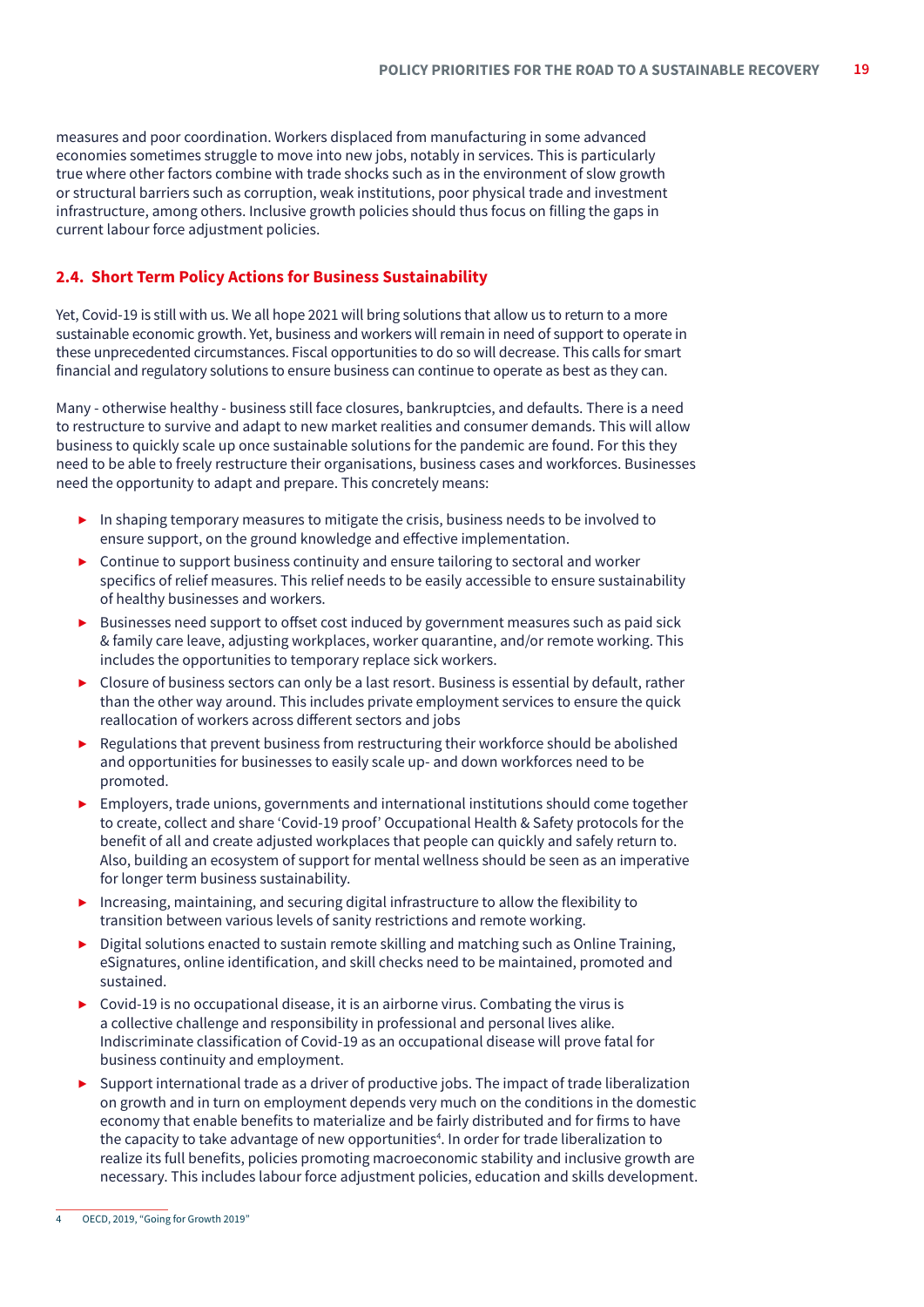<span id="page-19-0"></span>▶ Finally, the Covid-19 social, economic and labour market reality is not the new normal. New labour market regulations, not in the least on telework, should recognize this and ensure new regulatory measures adopted in this period are appropriate and shaped with social partners.

# **3. Implementation**

The broad humanitarian, social and economic impact of the pandemic, may affect or delay the achievement of many SDG's. Redoubling our efforts on a proper implementation of commitments to achieve the goals of the 2030 Agenda is key, particularly Sustainable Development Goal (SDG) 8 for "sustained, inclusive and sustainable economic growth, full and productive employment and decent work for all" with its ambitious targets of higher levels of economic productivity, entrepreneurship, creativity and innovation, as well as SDG 17 for a revitalisation of the global partnership. We must act together now to make the 2030 Agenda a reality by fully realising the opportunities that globalisation, new technologies and innovation present. More ambitious National Employment Plans and broader labour law reforms are required to address demanding issues, such as promoting diverse forms of employment; create an enabling business environment that encourages companies to set up, thrive, grow, innovate and hire in the formal economy; and a broader collaboration with the private sector. Now is the time to not only develop a bold vision to overcome the pandemic and build back better, but for proper implementation on the ground.